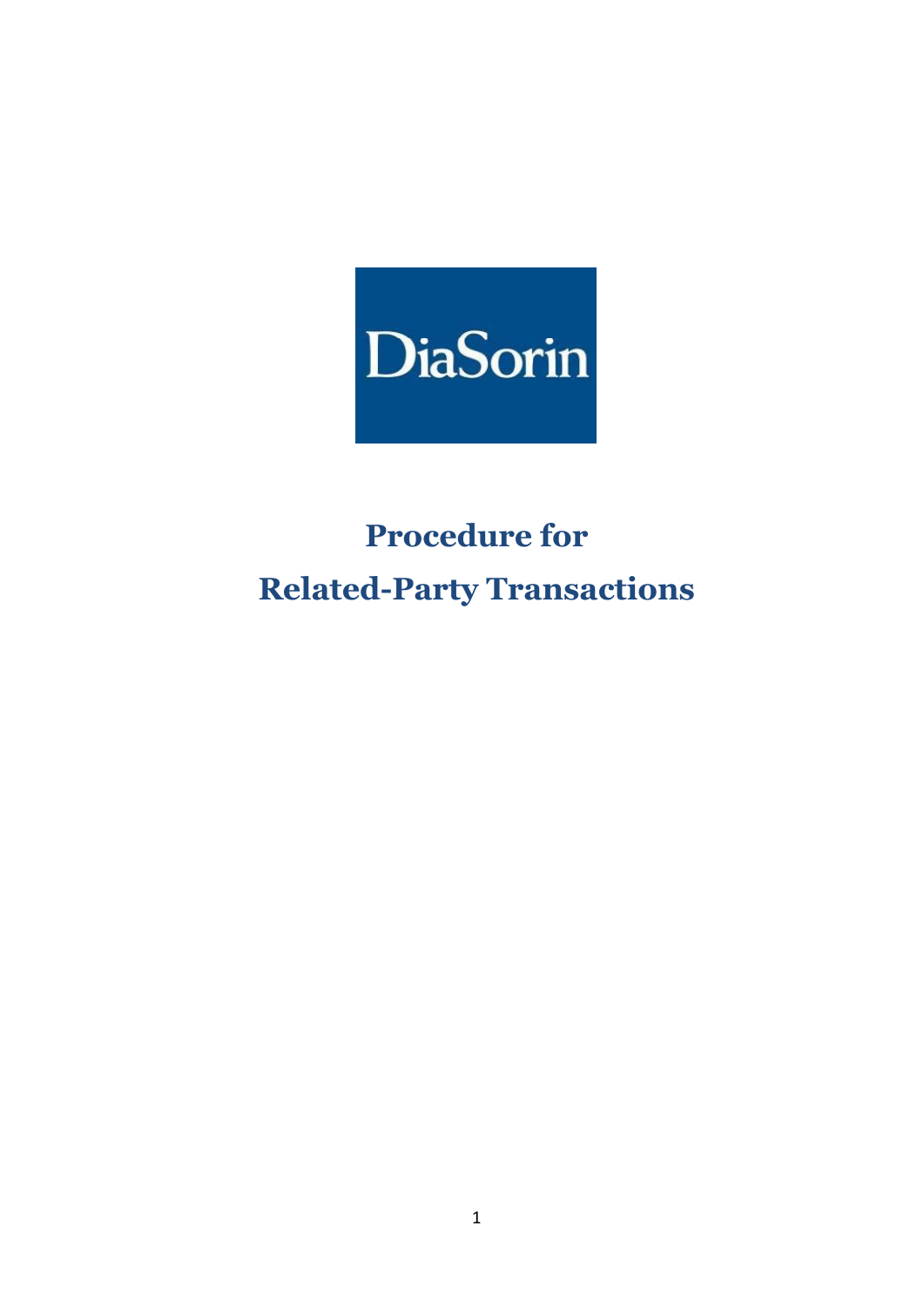# **Contents**

| 2.3 Definition of "independent directors" and "unrelated directors" and of "directors<br>3. Approval, dissemination and publication of the procedure  4<br>3.2 Dissemination, entry into force and publication of the Procedure4<br>5. General principles for the approval of Related-Party Transactions  6 |
|-------------------------------------------------------------------------------------------------------------------------------------------------------------------------------------------------------------------------------------------------------------------------------------------------------------|
|                                                                                                                                                                                                                                                                                                             |
|                                                                                                                                                                                                                                                                                                             |
|                                                                                                                                                                                                                                                                                                             |
|                                                                                                                                                                                                                                                                                                             |
|                                                                                                                                                                                                                                                                                                             |
|                                                                                                                                                                                                                                                                                                             |
|                                                                                                                                                                                                                                                                                                             |
|                                                                                                                                                                                                                                                                                                             |
|                                                                                                                                                                                                                                                                                                             |
|                                                                                                                                                                                                                                                                                                             |
|                                                                                                                                                                                                                                                                                                             |
| 6.1 Transactions of lesser importance that do not fall within the competence of the                                                                                                                                                                                                                         |
|                                                                                                                                                                                                                                                                                                             |
| 6.2 Transactions of greater importance that do not fall within the competence of the                                                                                                                                                                                                                        |
|                                                                                                                                                                                                                                                                                                             |
| 6.3 Transactions within the competence of the Shareholders' Meeting                                                                                                                                                                                                                                         |
|                                                                                                                                                                                                                                                                                                             |
|                                                                                                                                                                                                                                                                                                             |
| 9. Exemption cases pursuant to articles 13 and 14 of the Regulation  10                                                                                                                                                                                                                                     |
|                                                                                                                                                                                                                                                                                                             |
|                                                                                                                                                                                                                                                                                                             |
| 9.2.1 Remuneration plans based on financial instruments pursuant to article 114-bis of                                                                                                                                                                                                                      |
|                                                                                                                                                                                                                                                                                                             |
| 9.2.2 Resolutions on the remuneration of the Directors who perform special tasks and                                                                                                                                                                                                                        |
|                                                                                                                                                                                                                                                                                                             |
| 9.3 Ordinary transactions concluded at market-equivalent or standard conditions11                                                                                                                                                                                                                           |
| 9.3.1 Identification of ordinary transactions at market or standard conditions11                                                                                                                                                                                                                            |
|                                                                                                                                                                                                                                                                                                             |
| 9.4 Transactions with and between Subsidiaries and/or associated companies 13                                                                                                                                                                                                                               |
|                                                                                                                                                                                                                                                                                                             |
|                                                                                                                                                                                                                                                                                                             |
|                                                                                                                                                                                                                                                                                                             |
| 10.2 Public disclosure on related-party transactions of greater importance 14                                                                                                                                                                                                                               |
|                                                                                                                                                                                                                                                                                                             |
| 10.4 Related-Party transactions and public disclosure pursuant to article 17 of the                                                                                                                                                                                                                         |
|                                                                                                                                                                                                                                                                                                             |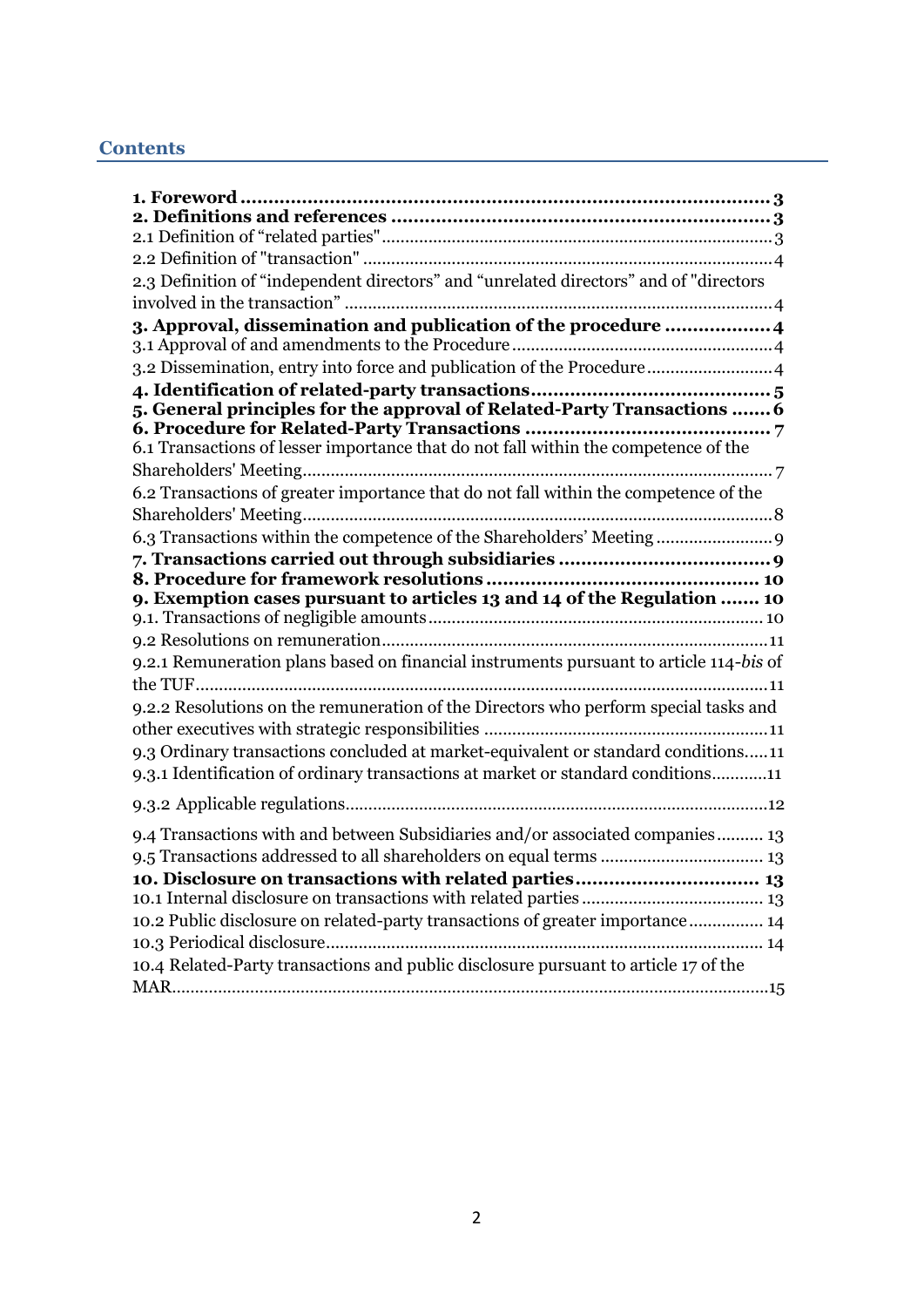# <span id="page-2-0"></span>**1. Foreword**

This procedure (the "**Procedure**") establishes the rules governing the approval and execution of transactions carried out by DiaSorin S.p.A. ("**DiaSorin**" or the "**Company**") with related parties (as defined below), pursuant to the Regulation on "Related-party Transactions" adopted by Consob with resolution no. 17221 of 12 March 2010 (as subsequently amended), in implementation of article 2391-bis of the Italian Civil Code and articles 113-*ter*, 114, 115 and 154 *ter* of Legislative Decree No. 58 of 14 February 1998 (the "**TUF**"), containing principles and regulations to be complied with by administrative bodies of companies resorting to the market of risk capital " *in order to ensure transparency and substantial and procedural fairness of relatedparty transactions entered into directly or through subsidiaries*" (the "**Regulation**"). This Procedure was most recently updated by the Board of Directors of DiaSorin on 14 May 2021, subject to the favorable opinion of the Committee for Related-Party Transactions (as defined in paragraph 5 below), in order to adjust the provisions to the Regulation as amended by Consob Resolution no. 21624 of 10 December 2020, which transposes, at the level of secondary legislation, the contents of Directive (EU) 2017/828, the so-called "Shareholders' Right Directive II" (the " **SHRD** "), amending Directive 2007/36/EC on encouraging the long-term commitment of shareholders.

The Board of Directors, the Delegated Bodies and the relevant company Functions of DiaSorin apply the principles and rules set forth in the Procedure, taking also into account the guidelines provided by Consob Communication no. DEM/10078683, published on 24 September 2010, containing the "*instructions and guidance for application of the Regulation on Related-Party Transactions adopted with resolution No. 17221 of 12 March 2010, as amended"* (the "**Application Communication**").

This Procedure functions as instruction provided by DiaSorin to its Subsidiaries (as defined below) pursuant to article 114, paragraph 2, of the TUF.

# <span id="page-2-1"></span>**2. Definitions and references**

#### <span id="page-2-2"></span>**2.1 Definition of "related parties"**

For the purposes of this Procedure, "related parties" shall be understood as those parties defined as such by the international accounting standards adopted in accordance with the procedure referred to in art. 6 of Regulation (EC) no. 1606/2002<sup>1</sup>

The Corporate Legal Affairs Department draws up, updates and provides Directors and the main Functions of DiaSorin, Italian and foreign companies controlled by DiaSorin pursuant to article 93 of the TUF or over which DiaSorin exercises management and coordination authority (the "**Subsidiaries**"), parties who exercise, directly or indirectly, control over DiaSorin and DiaSorin's associated companies, pursuant to the Appendix to Regulation, with a list of the Company's related parties (the "**List of Related Parties**").

For the purposes of keeping and updating the List of Related Parties, the Corporate Legal Affairs Department annually sends a questionnaire, as provided by in Annex II of this Procedure, to the interested parties (including the members of the Board of Directors and the Board of Statutory Auditors and the other "executives with strategic responsibilities" of DiaSorin and of the companies that exercise control over it). Interested parties fill in, sign and return the questionnaire to the Corporate Legal Affairs Department and - by transmitting an updated version of said questionnaire - promptly communicate any changes occurred with regard to the information contained therein.

 $\overline{a}$ <sup>1</sup>See Annex I to this Procedure for the definition of "*Related Parties*", as set out in the abstract of the international accounting standards constituting an Appendix to the Regulation. Annex I also provides the definition of "*control*", "*joint control*", "*significant influence*", "*close relatives*", "*Executives with strategic responsibilities "* for the purposes of this Procedure.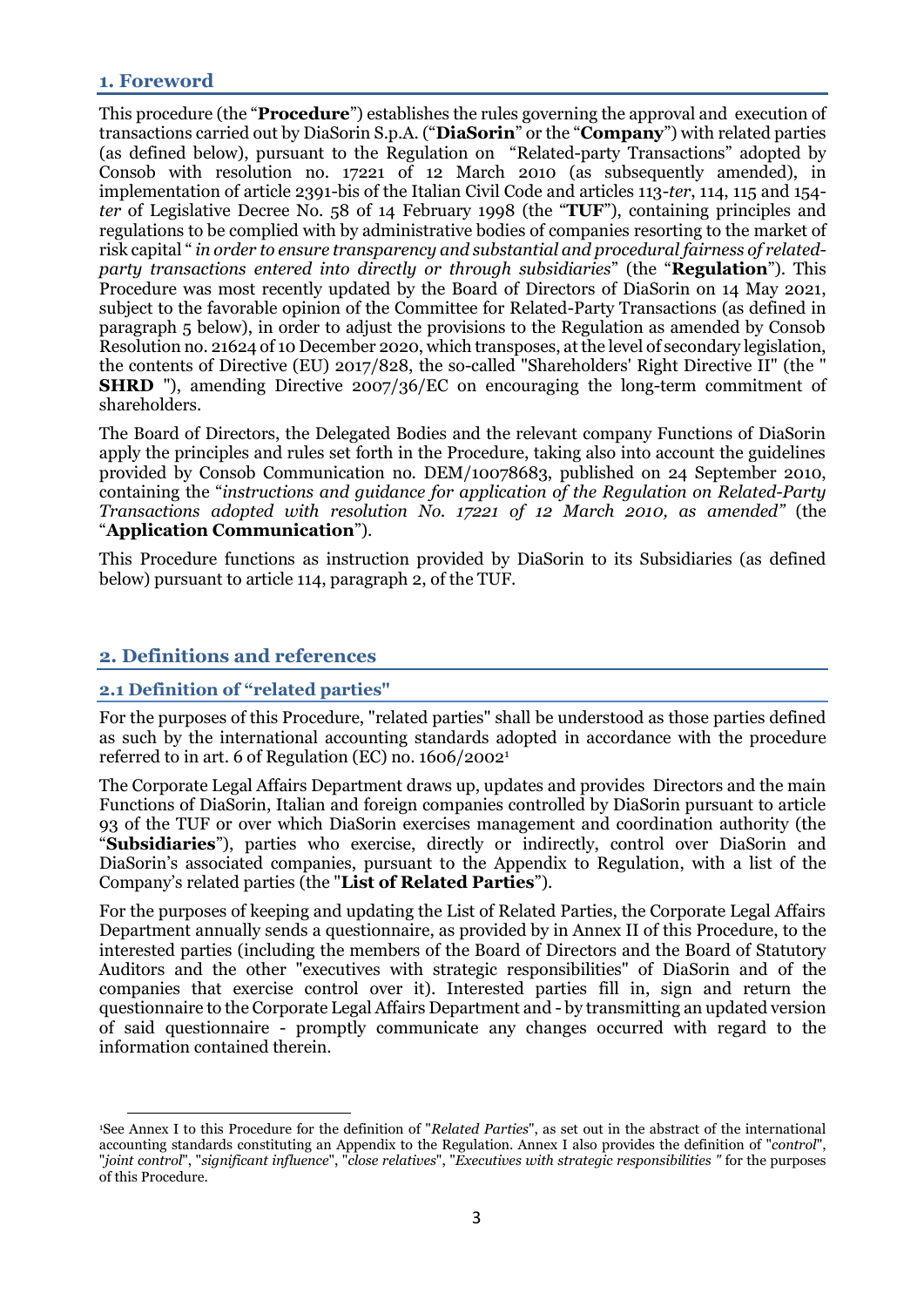#### <span id="page-3-0"></span>**2.2 Definition of "transaction"**

For the purposes of this Procedure, "related-party transactions" shall be understood as those transactions defined as such by the international accounting standards adopted in accordance with the procedure referred to in art. 6 of Regulation (EC) no. 1606/2002<sup>2</sup> including, by way of example, as provided in the Regulation and in the Application Communication: *(i)* mergers involving DiaSorin and a related party; *(ii)* demergers by incorporation with a related party, *(iii)* strictly non-proportional demergers; *(iv)* demergers for which a related party is beneficiary; *(v)* DiaSorin's capital increases with the exclusion of an option right in favor of a related party.

This Procedure also regulates transactions which, although carried out by Subsidiaries, can be traced back to DiaSorin by means of a preventive examination or approval by DiaSorin, in compliance with Paragraph 7 of the Application Communication.

#### <span id="page-3-1"></span>**2.3 Definition of "independent directors" and "unrelated directors" and of "directors involved in the transaction"**

For the purposes of the Procedure:

- "independent directors" shall be understood as those recognized as such by the Company in accordance with the current legislative and regulatory provisions in force (including the principles and recommendations of the Corporate Governance Code approved by the Corporate Governance Committee which DiaSorin abides by);
- "unrelated directors" shall be understood as directors other than the counterparty of a particular transaction and counterparty's related parties.
- "directors involved in the transaction" shall be understood as directors who, on their own behalf or on behalf of third parties, have an interest which conflicts with the interest of DiaSorin.

# <span id="page-3-2"></span>**3. Approval, dissemination and publication of the procedure**

#### <span id="page-3-3"></span>**3.1 Approval of and amendments to the Procedure**

The Procedure and its amendments are approved by the Board of Directors subject to a favorable opinion from the Committee, which is composed entirely of three independent Directors.

The Committee will meet in good time before the Board of Directors' meeting convened to approve the Procedure or the amendments thereto. A member of the Board of Statutory Auditors and the Head of the Corporate Legal Affairs Department will also attend the meeting. The opinion is attached to the minutes of the Committee meeting.

The Committee's opinion will then be forwarded to the Board of Directors one day before the meeting or, anyway, before the resolution.

If less than three independent Directors are in office, resolutions concerning the Procedure or the amendments thereto will be approved with the favorable opinion of the independent directors in office or, in their absence, with the non-binding opinion of an independent expert appointed by the Board of Directors. Also in that case, the Committee's opinion will be forwarded to the Board of Directors one day before the meeting or, anyway, in good time before the resolution.

At least every three years the Board of Directors will assess, also through the Delegated Bodies, any reviews to the Procedure taking also into account, *inter alia*, any regulatory and legislative changes, as well as any changes that may have occurred in the Company's ownership and the effectiveness of the Procedure in practice.

#### <span id="page-3-4"></span>**3.2 Dissemination, entry into force and publication of the Procedure**

The Corporate Legal Affairs Department will send the Procedure and the List of Related Parties to DiaSorin's Directors, Statutory Auditors, Executives with Strategic Responsibilities and to the

 $\ddot{\phantom{a}}$ <sup>2</sup> See Annex I to this Procedure for the definition of "*Related-Party Transactions*", as set out in the abstract of the international accounting standards constituting an Appendix to the Regulation.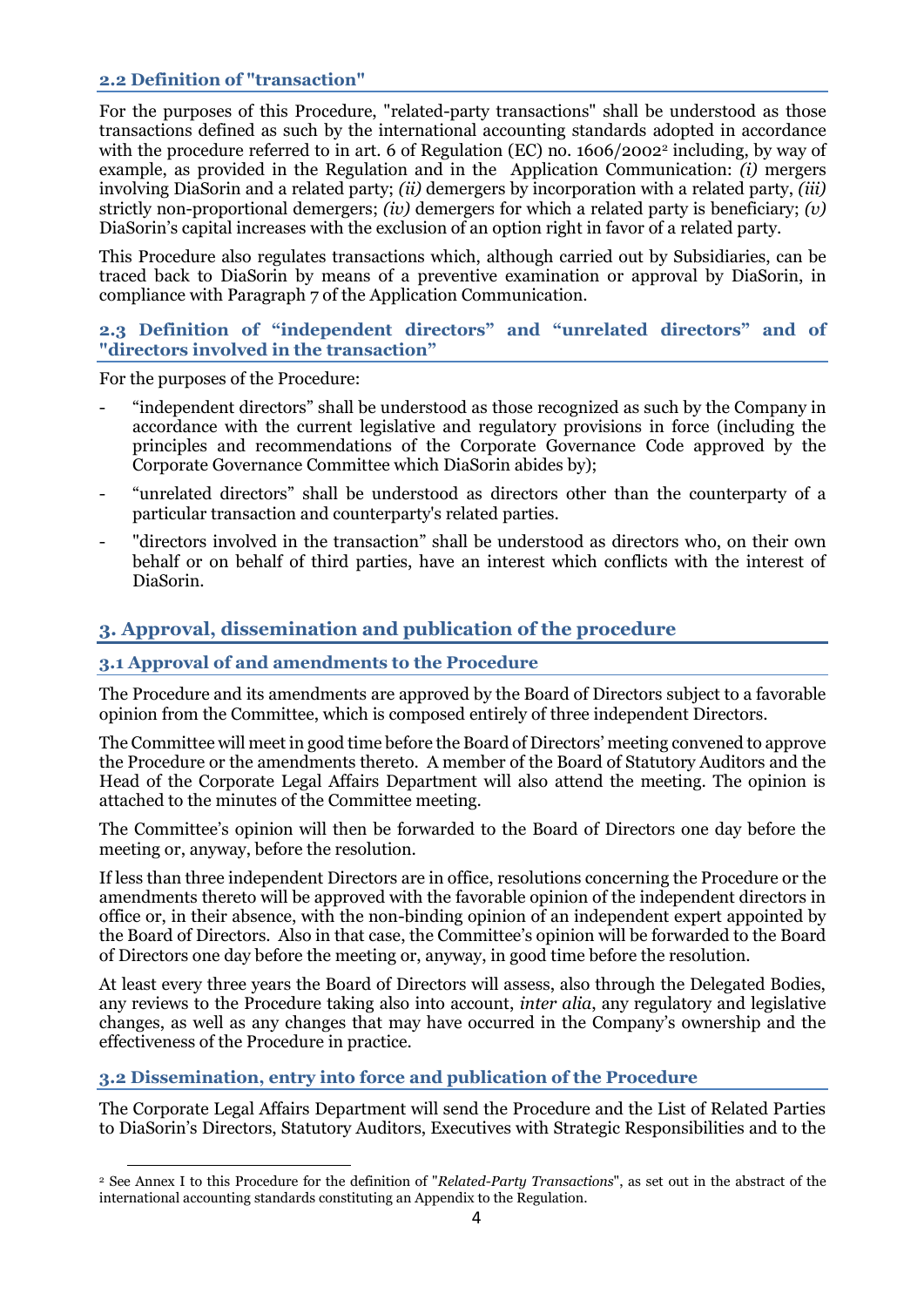main corporate Functions, including the Corporate Accounting Documents Officer appointed pursuant to article 154-*bis* of the TUF. The Corporate Legal Affairs Department will also send the Procedure to Directors and to the main corporate Functions of Subsidiaries, also pursuant to and in accordance with article 114, paragraph 2 of the TUF.

The Subsidiaries shall implement the Procedure, undertaking to comply with the obligations therein, and shall forward the Procedure to companies over which they exercise control pursuant to article 93 of the TUF.

The Procedure originally came into force on 1 January 2011, and its amendments are applied with effect from the date of approval by the Board of Directors; once the Procedure is approved and following any subsequent amendments by the Board of Directors, the Procedure is immediately published on the Company website and, by means of a link in the abovementioned website, on the annual report on operations, pursuant to article 2391-*bis* of the Italian Civil Code.

# <span id="page-4-0"></span>**4. Identification of related-party transactions**

All persons who, on behalf of the Company or of its Subsidiaries, are responsible for approving and/or executing a given transaction verify, before starting negotiations, whether the counterparty should be considered as a related party, or not, also referring to the List of Related Parties and making use of the support of the Corporate Legal Affairs Department. If the counterparty to the transaction is a related party, they promptly notify the Corporate Legal Affairs Department of the intention to initiate negotiations on the transaction, providing the following information:

- (i) Details of the counterparty to a transaction and the nature of relationship;
- (ii) type of transaction and its object;
- (iii) reasons behind the transaction and any risks that may arise from its implementation;
- (iv) the economic terms of the transaction, including the estimated consideration for the transaction or, when the transaction involves the acquisition or divestment of equity investments, businesses or business operations, the total assets and liabilities of the entity subject of the transaction;
- (v) the expected timing;
- (vi) any other transactions entered into with the same related party or with parties related to it.

Upon receipt of the above communication and after verifying the existence of a relationship with the counterparty, the Corporate Legal Affairs Department promptly assesses the following:

- (a) the transaction is of lesser importance under the terms of the Regulation and, thus, the Procedure referred to in paragraph 6.1 shall be applied;
- (b) the transaction is of greater importance under the terms of paragraph 10.2 below (taking into account cumulative transactions) and, thus, the Procedure referred to in paragraph 6.2 shall be applied;
- (c) one or more of the exemption cases referred to in paragraph 9 shall be applied.

The Corporate Legal Affairs Department will also determine whether the transaction is "price sensitive" and whether the "*Procedure for the internal management of RelevantInformation and Inside Information and the public disclosure of Inside Information*" and the "*Procedure to manage the register of persons having access to Relevant Information and Inside Information* " should be activated.

In the cases described in (a) and (b) above, the Corporate Legal Affairs Department initiates the procedure, as the case may be, described in paragraph 6.1 or 6.2 below.

In the case described in (c) above, the Corporate Legal Affairs Department describes the verification activities performed in the Archive of Related-Party Transactions (as defined below), and complies with any requirements under paragraph 9 below, or gives instructions to other corporate Functions.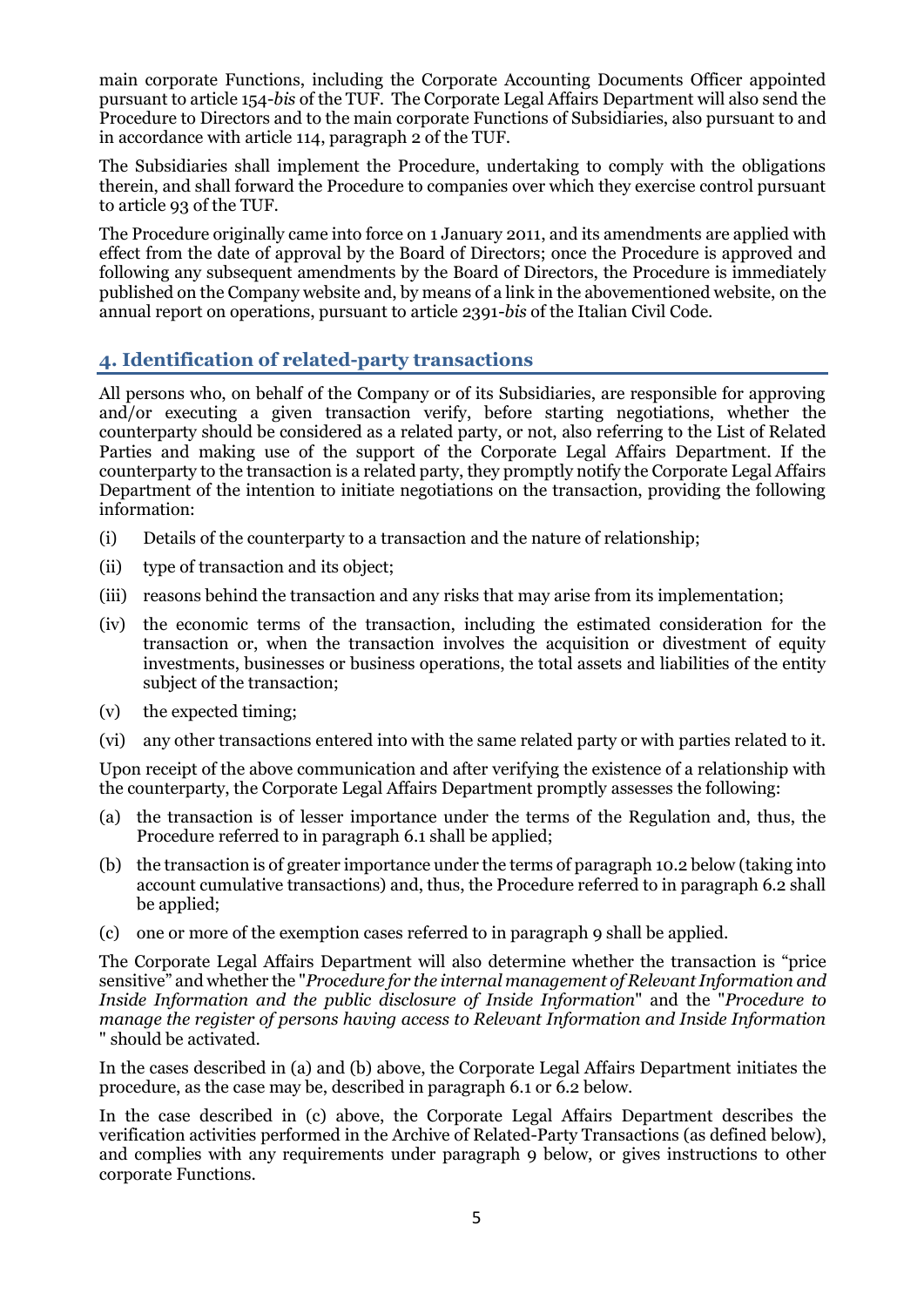The Head of the Corporate Legal Affairs Department, with the support of the Administration, Finance and Control Department draws up and keeps an archive (the "**Archive of Related-Party Transactions**") of:

- related-party transactions, including those carried out through Subsidiaries, approved under paragraph 6 below (including any transactions subject to framework resolutions pursuant to paragraph 8 below); and
- related-party transactions, including those carried out through Subsidiaries, falling under one of the exemption cases as at paragraph 9 below.

# <span id="page-5-0"></span>**5. General principles for the approval of Related-Party Transactions**

Related-party transactions reflect criteria of transparency, substantial and procedural fairness and are undertaken in DiaSorin's exclusive interests.

As provided in paragraph 6 below, related-party transactions, be they of greater or lesser importance, are approved through a Committee which is appointed by the Board of Directors and is entirely composed of three independent directors. Those directors must also be unrelated directors, in respect of each transaction (the "**Committee for Related-Party Transactions**).

The Board of Directors appoints a Chairman of the Committee for Related-Party Transactions. The rules governing the activities, the decision-making process and the determination of majorities within the Committee are the same as those set forth in the Bylaws concerning the Company's Board of Directors' decisions.

The Board of Directors is assigned competence over: *(i)* resolutions on transactions of lesser importance that are carried out under non-market conditions; *(ii)* resolutions on transactions of greater importance identified pursuant to the following paragraph 10.2 of the Procedure.

If the Company carries out, directly or through Subsidiaries, related-party transactions that are relevant for the purposes of the Regulation, the Corporate Legal Affairs Department retains the documents of the transactions carried out reporting, among other things, the characteristics of the transaction, the nature of the related-party relationship and the identification of the related party, the Company's interest in executing the transaction and the methods for determining the terms of the transaction (including an assessment of its congruity compared to the market values for similar transactions).

If the nature, scope and characteristics of the transaction so require, the Committee for Related-Party Transactions has the right to ask, at Company's expenses, for the assistance of independent experts of its choice to carry out the assessments under its jurisdiction, such as in relation to financial, legal or technical aspects by commissioning a special valuation and/or fairness and/or legal opinions in order to ensure that the transaction is not undertaken with different conditions from those that would realistically have been agreed between unrelated parties. To this end, the same Committee may indicate to the Board of Directors of the Company the expert or experts to be appointed for carrying out the transaction and the assignment must expressly provide that the expert or experts specifically assists/assist the Committee for Related-Party Transactions in performing its functions.

The role of independent expert cannot be entrusted to subjects who are counterparties to the transaction or Related Parties of DiaSorin or of the counterparty of the transaction.

The expert selected shall declare his independence upon his appointment and explain the reason why any economic and financial relations provided in paragraph 2.4 of Annex 4 of the Regulation are not relevant for the purposes of the judgement on independence. The same Committee for Related-Party Transactions verifies in advance the independence of the experts taking into account (if any) the aforementioned relations as indicated in paragraph 2.4 of Annex 4 of the Regulation.

The expert opinions and/or fairness and/or legal opinions are sent to the Committee for Related-Party Transactions (or, as the case may be, to the parties replacing the Committee) in the days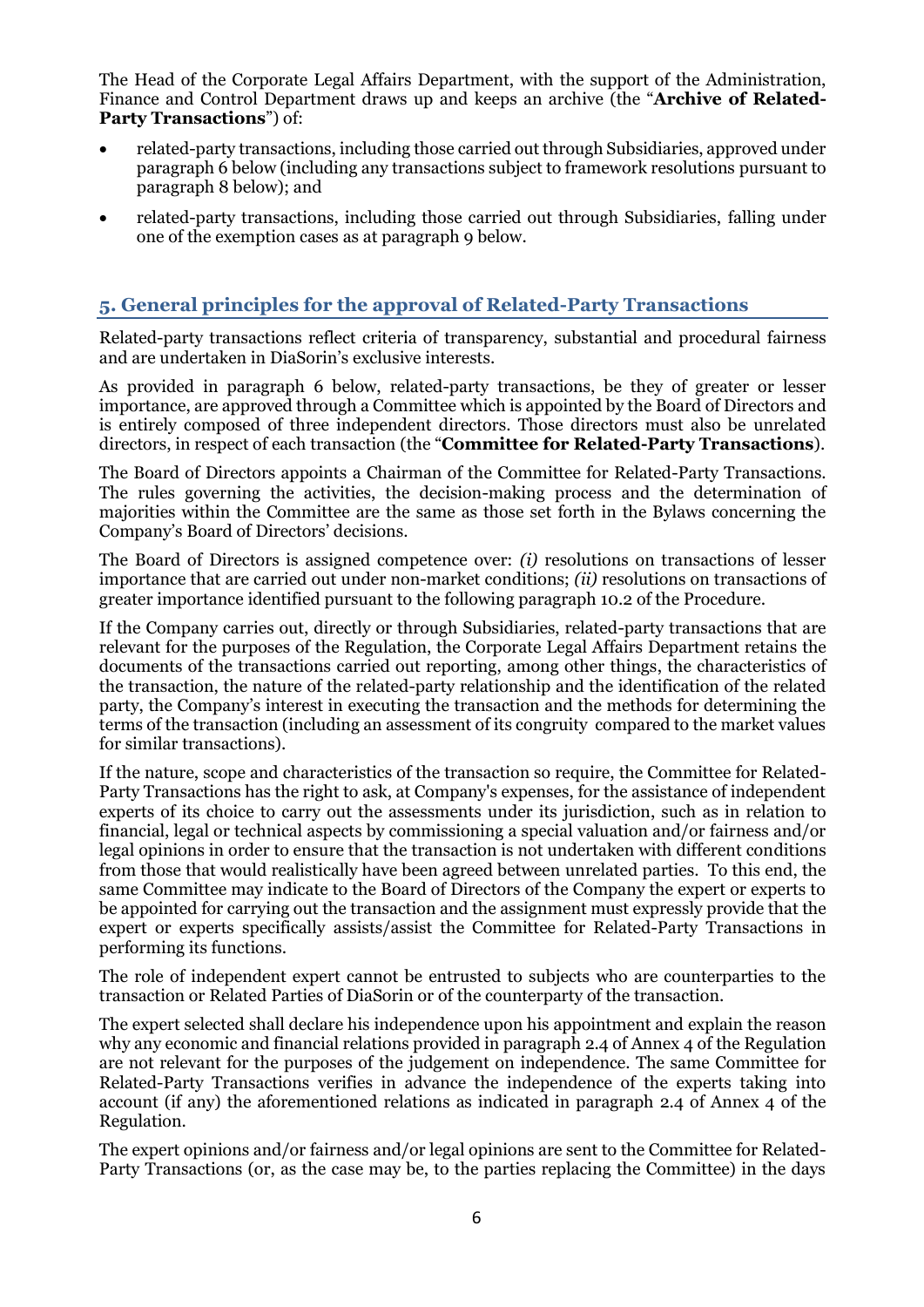preceding the meeting of the Committee for Related-Party Transactions in good time before the meeting.

Directors who have an interest in the transaction shall promptly provide the Board of Directors with exhaustive information about the existence of that interest and about the related circumstances, also pursuant to and in accordance with art. 2391 of the Civil Code. The decision to leave the meeting during resolutions on the transaction must be made on a case-by-case basis. If the Chief Executive Officer is involved, he is required to abstain from carrying out the transaction and shall appoint the Board of Directors to carry out such transaction, pursuant to art. 2391, paragraph 1, of the Civil Code.

The Board of Directors evaluates the most appropriate action if the fact of removing the directors having an interest either directly or on behalf of a third party from the meeting at the time of the decision could prejudice the quorum necessary for decisions to be passed.

In any case, directors involved in the transaction abstain from voting on it.

# <span id="page-6-0"></span>**6. Procedure for Related-Party Transactions**

<span id="page-6-1"></span>**6.1 Transactions of lesser importance that do not fall within the competence of the Shareholders' Meeting**

Subject to the Board of Directors' competence in relation to the matters indicated in the paragraph 5 above, related- party transactions of lesser importance that do not fall within the competence of the Shareholders' Meeting are approved by the competent party entrusted with the authority to approve and/or carry out transactions according to the Company's governance rules, with the non- binding, justified opinion of the Committee for Related-Party Transactions.

To this end, having identified the transaction's relevance in accordance with the Regulation as at paragraph 4 above, the Head of the Corporate Legal Affairs Department promptly notifies the party responsible for approving and/or carrying out the transaction; after evaluating the transaction's feasibility, the competent party shall immediately inform in writing the members of the Committee for Related-Party Transactions, through the Head of the Corporate Legal Affairs Department. The Committee members shall then declare, in writing, that there are no relationships linked to that specific transaction (also, if applicable, in relation to the Subsidiary's counterparty).<sup>3</sup>

The report to be provided to the Committee for Related-Party Transactions shall contain complete, adequate and updated information on the transaction, and in particular, shall contain details of the counterparty, the object and economic conditions of the transaction, interests and reasons behind the transaction, as well as any critical elements and any risks that may arise from the transaction.

If three independent directors are not present, or if one or more members of the Committee for Related-Party Transactions declare to be related parties under the transaction, in order to ensure material accuracy, a justified favorable opinion shall be given by the independent director or by the unrelated independent directors who may be present or, in their absence, by the Board of Statutory Auditors. If the Board of Directors calls upon the opinion of the Board of Statutory Auditors, the members of the Board of Statutory Auditors must inform the other Statutory Auditors if they have an interest in the transaction (either on their own behalf or on behalf of third parties), specifying the nature, terms, origin and scope of the transaction. <sup>4</sup>

 $\ddot{\phantom{a}}$ 3 It shall be understood that, for the purposes of assessing the composition of the Committee for Related-Party Transactions with regard to a specific transaction, the independent director who qualifies as the director involved in the transaction is treated as the related -party director.

<sup>4</sup>In the event that the members of the Board of Statutory Auditors have an interest in the transaction foreclosing, thus, the Board of Statutory Auditors from expressing its opinion, the Board of Directors will involve, for the expression of a reasoned opinion, an independent expert who can provide equivalent supervision on the substantial fairness of the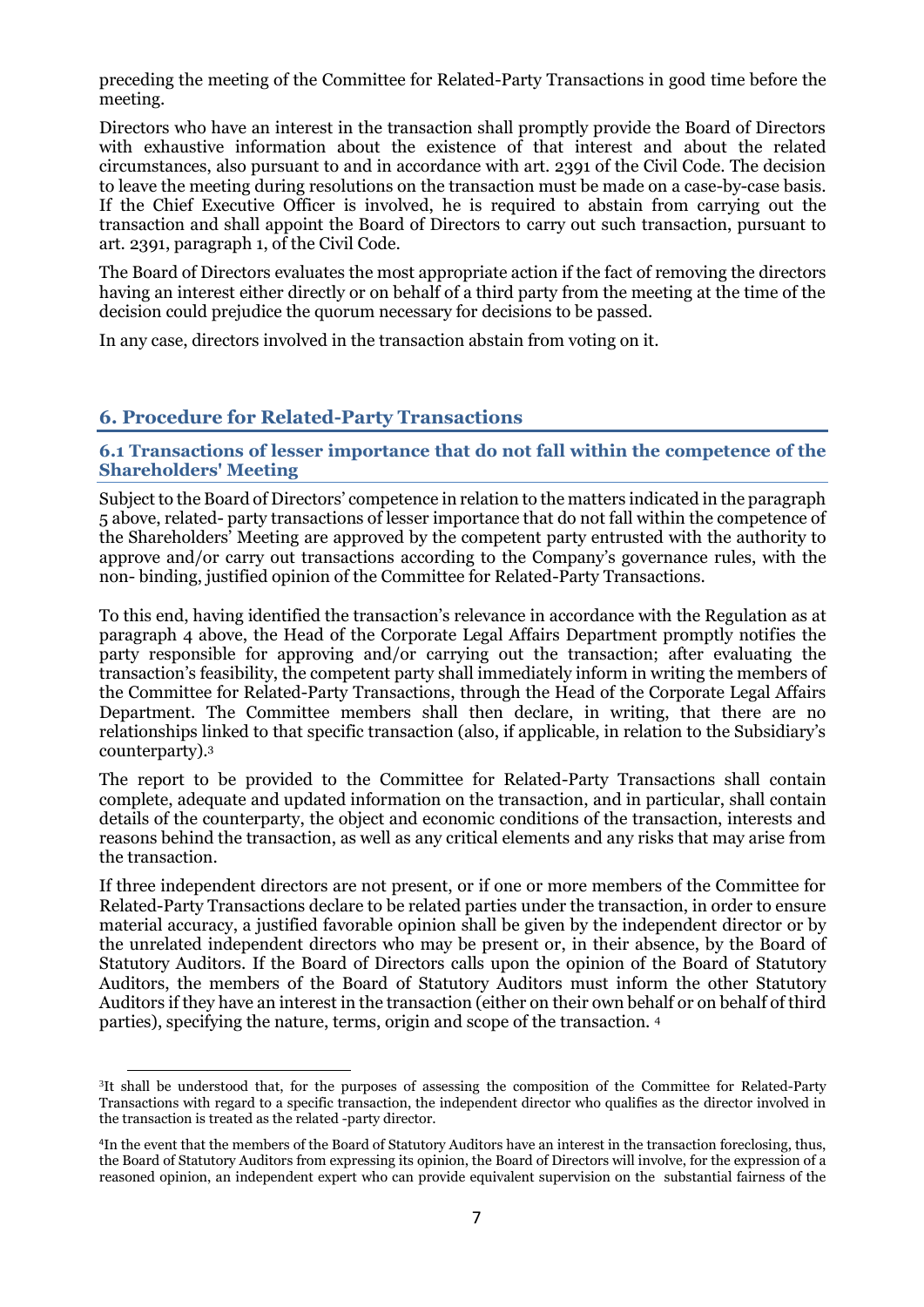The general principles provided in paragraph 5 above apply also with reference to appointments to independent experts.

The Committee for Related-Party Transactions will meet in good time ahead of the date scheduled for approving and/or carrying out the transaction. A member of the Board of Statutory Auditors and the Head of the Corporate Legal Affairs Department attend the meeting together with (if required) the Chief Executive Officer, other Executives or Directors with proxies (including directors responsible for conducting evaluations or negotiations) of DiaSorin and its Subsidiaries, and any other persons indicated by the Committee for Related-Party Transactions.

When formulating its opinion, the Committee for Related-Party Transactions must also consider DiaSorin's interests in carrying out the transaction, the related benefits, and the substantial fairness of the related conditions.

The opinion must be given, together with an indication of any conditions to which it is subject, within three days (except where good cause can be demonstrated) prior to the date scheduled for approving and/or carrying out the transaction, together with any expert reports and/or fairness and/or legal opinions required, and all the information sent to the Committee for Related-Party Transactions. The opinion is attached to the minutes of the meeting of the Committee for Related-Party Transactions called upon to comment on the transaction.

All information sent to the Committee for Related-Party Transactions and the observations it makes, along with the additional documentation relating to the transactions, are promptly made available to the competent body in charge of approving the transaction.

During any meetings of the Board of Directors called to approve the transaction, a member of the Committee for the Related-Party Transactions delegated for that purpose must explain to the Board the justified opinion of the Committee.

If minutes of the decision (of the Board of Directors or other corporate body) are drafted, they must contain appropriate justification of the Company's interests in carrying out the transaction, to its suitability, its substantial fairness and the related conditions. They must also mention the main elements of the Committee for Related-Party Transactions' opinion or, as the case may be, that of the independent director, or unrelated independent directors that may be present or of the Board of Statutory Auditors. If approval of the related-party transaction is within the competence of the executive directors or directors with proxy, the explanation of the Company's interest in carrying out the transaction, its suitability and substantial fairness of the related conditions, and an explanation of the main elements of the opinion, will be provided to the Board of Directors and to the Board of Statutory Auditors during the next available meeting.

Without prejudice to the provisions of article 17 of the EU Regulation no. 596/2014 (Market Abuse Regulation, "**MAR**"), if one or more transactions are approved despite a negative opinion by the Committee for Related-Party Transactions, the Board of Directors, with the support of the Corporate Legal Affairs Department and the other corporate Functions involved in the transactions, shall prepare and make available to the public, within 15 days from the end of each quarter of the year, at the Company's registered office and in the manners set forth in Part III, Title II, Chapter I, of Consob Regulations No. 11917/99 (the "**Issuers' Regulations**"), a document containing the name of the counterparty, the object and consideration of the abovementioned transactions and the reasons for not concurring with the Committee's opinion. Within the same deadline, the opinion shall be made available to the public as an annex to the abovementioned document or on the company's website: www.diasorin.com.

#### <span id="page-7-0"></span>**6.2 Transactions of greater importance that do not fall within the competence of the Shareholders' Meeting**

The Board of Directors has sole competence in relation to the approval of related-party

 $\ddot{\phantom{a}}$ transaction (applying the principles referred to in paragraph 5 above for the assignment and the independence requirements of the aforementioned expert).

It is understood that if a specific transaction with related parties requires an equivalent supervision, any reference to the Committee for Related-Party Transactions contained in this Procedure should be understood as referring to the Board of Statutory Auditors or to the independent expert, as the case may be.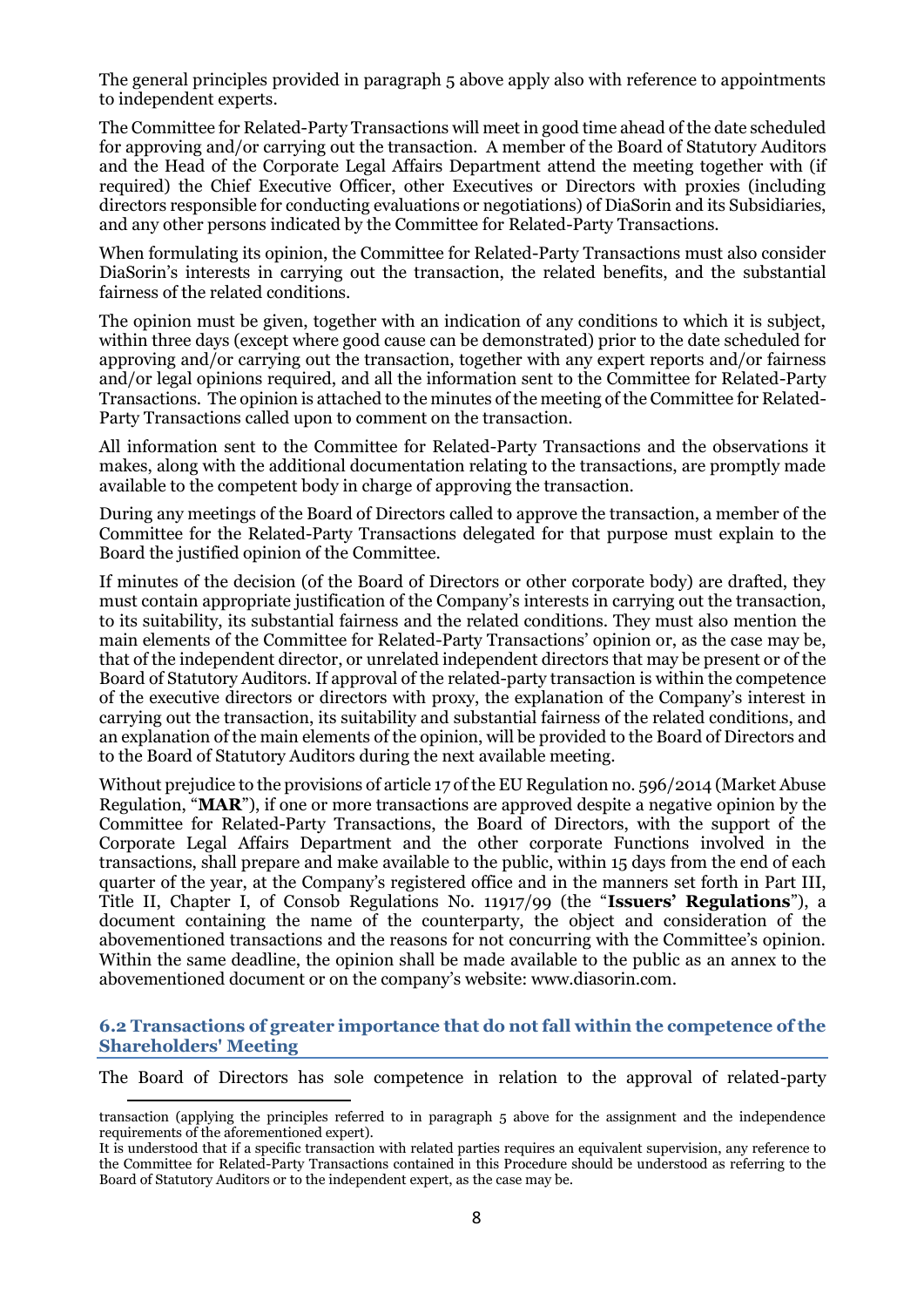transactions of greater importance – as provided under the following paragraph 10.2 of the Procedure – which do not fall within the competence of the Shareholders' Meeting and approves them after the Committee for Related-Party Transactions has given its non- binding, justified opinion on the transaction's suitability, substantial fairness and related conditions.

The Corporate Legal Affairs Department ensures that the Committee for Related-Party Transactions (or one or more members delegated by the same) is involved in a timely manner in the negotiations and preliminary phase, by receiving a complete and updated information flow on the progress of the transaction and, where required, through a detailed report, and with the power to request information and formulate remarks to the delegated bodies and persons in charge of conducting the negotiation and preliminary phase.

For that purpose, having identified the transaction's relevance pursuant to the Regulation as at paragraph 4 above, the Corporate Legal Affairs Department promptly informs the company Function responsible for the transaction's relevance pursuant to the Regulation; the company Function having positively evaluated the transaction's feasibility immediately informs the Corporate Legal Affairs Department in writing. The latter promptly informs the Committee for Related-Party Transactions so that it declares, in writing, that there are no relationships linked to that specific transaction.

The Committee for Related-Party Transactions initiates all the required and convenient activities to be involved in the negotiation and preliminary phase.

The general principles illustrated in paragraph 5 above apply, also with reference to appointments to independent experts, as well as the provisions of paragraph 6.1 above.

In the absence of a favorable opinion by the Committee for Related-Party Transactions, the Board of Directors shall not resolve to carry out the Transaction.

# <span id="page-8-0"></span>**6.3 Transactions within the competence of the Shareholders' Meeting**

If a transaction of lesser importance is within the competence of the Shareholder's Meeting or must be authorized by the latter (transactions within the competence of the Shareholders' Meeting under the provisions of the law or transactions that must be authorized by the Shareholders' Meeting under the provisions of the Bylaws), the provisions of paragraph 6.1 above will apply (mutatis mutandis) in relation to the preliminary and approval phase of the proposed resolution to be submitted to the Meeting by the Board of Directors.

If a transaction of greater importance is within the competence of the Shareholder's Meeting or must be authorized by the latter, the provisions of paragraph 6.2 above will apply (mutatis mutandis) in relation to the negotiation, preliminary and approval phase of the proposed resolution to be submitted to the Meeting by the Board of Directors, including the impossibility to carry out the transaction if the Committee for Related-Party Transactions did not express favorable opinion.

# <span id="page-8-1"></span>**7. Transactions carried out through subsidiaries**

If the Board of Directors (or the delegated bodies or other company executives) of DiaSorin examine and/or approve related-party transactions carried out by Subsidiaries, the Committee for Related-Party Transactions (or, as the case may be, the person/s that is/are part of it), the Board of Statutory Auditors and the Board of Directors of DiaSorin receive, with adequate advance notice, sufficient information about the transaction, with particular regard to the nature of relationship (including details of the related party), the object, financial conditions and timeframe, and the underlying interests and reasons for the transaction.

The transaction is approved and/or carried out by the competent body of Subsidiaries, subject to positive opinion of the DiaSorin's Committee for Related-Party Transactions (or, as the case may be, the person/s that is/are part of it). Unless there is proven good cause, the opinion must be given within three days prior to the date of approval of the transaction. The general principles illustrated in paragraph 5 above apply, also with reference to the assignment of appointments to independent experts. All the information sent to the Committee for Related-Party Transactions,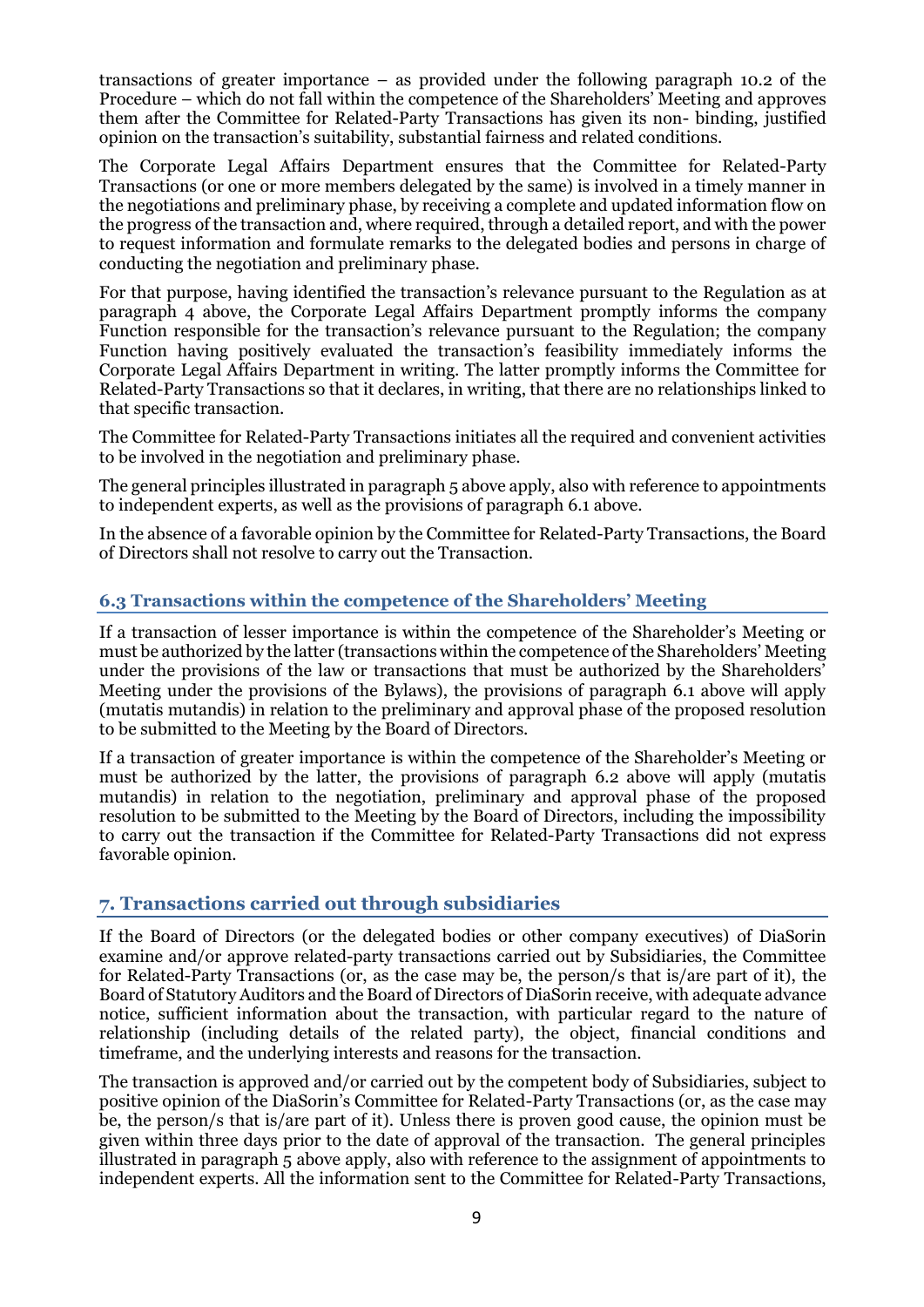together with the additional documentation relating to the transaction, must be made available to the Subsidiary' s person or body responsible for approving and/or carrying out the transaction.

If the transaction to be executed through the Subsidiaries falls within the competence of the Shareholders' Meeting, the above procedure as provided in paragraph 6.3 above will be applied (with the necessary adjustments) for the proposed resolution to be submitted to that Meeting.

# <span id="page-9-0"></span>**8. Procedure for framework resolutions**

Pursuant to article 12 of the Regulation, homogeneous transactions with specific categories of related parties, including those carried out via Subsidiaries, may be approved through framework resolutions.

Without prejudice to the provisions of the Regulation, also as regard public disclosure, resolutions concerning the adoption of framework resolutions shall be subject the provisions set forth in paragraph 5 above and the provisions of paragraphs 6.1 and 6.2 above, according to the expected maximum value of the transactions to be resolved in their cumulative amount.

Framework resolutions adopted in accordance with this paragraph may not be effective for more than one year and must refer to transactions determined adequately, stating at least the expected maximum value of the transactions to be carried out in the period in question, and justification for the planned conditions.

When approving a framework resolution, the Company publishes an information memorandum pursuant to article 5 of the Regulation if the expected maximum value of the transactions in question is likely to exceed one of the thresholds identified in paragraph 10.2 below.

The provisions of paragraphs 6.1 and 6.2 of this Procedure do not apply to individual transactions concluded under a framework resolution. Transactions carried out under a framework resolution mentioned in a document published in accordance with the foregoing paragraph shall not be considered in the determination of the cumulative amount provided in paragraph 10.2 of this Procedure.

# <span id="page-9-1"></span>**9. Exemption cases pursuant to articles 13 and 14 of the Regulation**

Without prejudice to the exemption cases pursuant to art. 13, paragraph 1 and (where applicable) paragraph 4 of the Regulation, and without prejudice to the disclosure obligations set forth in paragraph 10 below, within the terms and in the manner indicated therein, the provisions of the Regulation itself and of this Procedure do not apply to the following:

- a) transactions with a negligible value, as referred to in paragraph 9.1 below;
- b) payment plans based on financial instruments approved by the Shareholders' Meeting, pursuant to article 114-bis of the TUF and related operations (see paragraph 9.2 below);
- c) resolutions other than those indicated in article 13, paragraph 1 of the Regulation, concerning compensation paid to directors with particular duties and compensation to other directors with strategic responsibilities, in accordance with the conditions of article 13, paragraph 3, letter b (see paragraph 9.2.2 below);
- d) ordinary transactions concluded under market or standard conditions (see paragraph 9.3 below);
- e) transactions with or between Subsidiaries or affiliated companies, if those companies have no interests classified as "significant" (see paragraph 9.4 below);
- f) transactions approved by the Company and addressed to all shareholders on equal terms (see paragraph 9.5 below).

#### <span id="page-9-2"></span>**9.1. Transactions of negligible amounts**

Transactions of negligible amounts (as defined below) are excluded from the application of the Regulation and of this Procedure (without prejudice to the disclosure obligations set forth in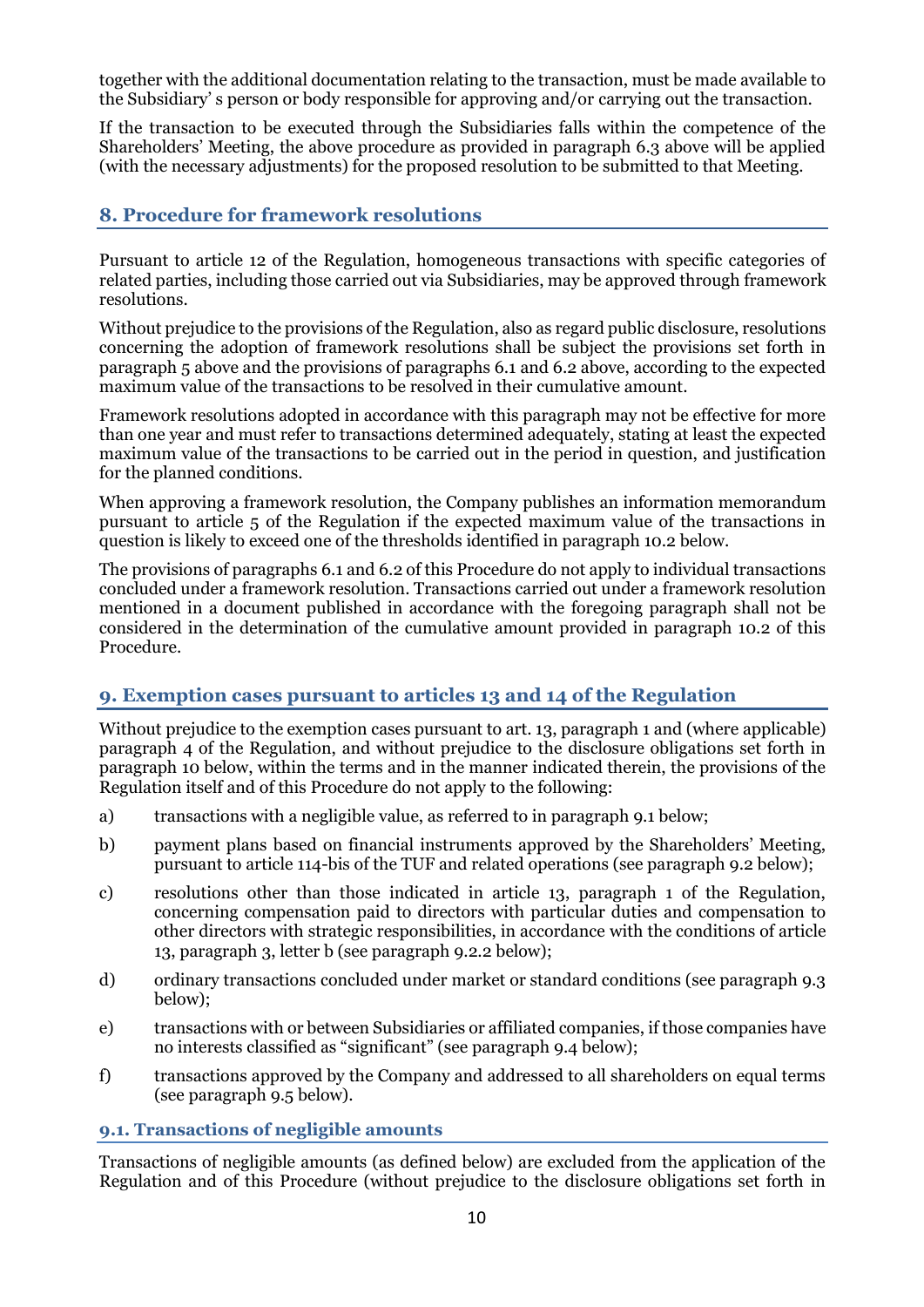paragraph 10 below, within the terms and the manners indicated therein) and may be carried out, within their powers, by Directors and by Directors authorized by the Company or by Subsidiaries.

For the purposes of the Procedure, "transactions of negligible amounts" shall be understood as single transactions or more transactions that are part of the same plan but are carried out at different times during a single year, and which do not exceed the amount of 250,000.00 Euros, if the Related Party is a natural person, or which do not exceed the amount of 350,000.00 Euros if the Related Party is a party other than a natural person.

#### <span id="page-10-0"></span>**9.2 Resolutions on remuneration**

Resolutions on remuneration are exempt from the application of this Procedure as set out in art. 13, paragraph 1, of the Regulation<sup>5</sup>, or in the cases provided for by the following paragraphs 9.2.1 and  $9.2.2.5$ 

It shall be understood that, where the resolutions on remuneration are subject to this Procedure because they do not fall within the aforementioned exemptions, other exemptions may still be applied, with particular reference to the exemption referred to in paragraph 9.1 for transactions of negligible amounts.

#### <span id="page-10-1"></span>**9.2.1 Remuneration plans based on financial instruments pursuant to article 114-***bis* **of the TUF**

Pursuant to article 13, paragraph 3, letter a) of the Regulation, remuneration plans based on financial instruments approved by the Shareholders' Meeting under article 114-bis of the TUF and related operations, are excluded from the application of the Regulation and of this Procedure.

Remuneration plans under article 114-bis of the TUF and related executive operations are subject to obligations on transparency, substantial and procedural fairness, as provided for in the regulations currently in force.

#### <span id="page-10-2"></span>**9.2.2 Resolutions on the remuneration of the Directors who perform special tasks and other executives with strategic responsibilities**

Pursuant to article 13, paragraph 3, letter b) of the Regulation, resolutions other than those indicated in article 13, paragraph 1 of the Regulation on the remuneration of directors and of other executives with strategic responsibilities are excluded from application of the Regulation.

For the purposes of exclusion, the following is required:

- DiaSorin has adopted a remuneration policy approved by the Shareholders' Meeting;
- a committee exclusively composed of a majority of non-executive directors must have been involved in defining the remuneration policy;
- the remuneration allocated must be consistent with such policy and quantified on the basis of criteria that do not involve discretionary assessments.

#### <span id="page-10-3"></span>**9.3 Ordinary transactions concluded at market-equivalent or standard conditions.**

#### <span id="page-10-4"></span>**9.3.1 Identification of ordinary transactions at market or standard conditions**

Pursuant to article 3, paragraph 1, letter d) of the Regulation, "ordinary" transactions shall be understood as those transactions which fall within the ordinary operating activities of DiaSorin, and related financial activities.

Pursuant to article 3, paragraph 1, letter e) of the Regulation, transactions "concluded at marketequivalent or standard conditions" shall be understood as those transactions concluded under

 $\overline{a}$ <sup>5</sup> The provisions of this Procedure and of the Regulation shall not apply to shareholders' resolutions: (i) relating to the remuneration due to the members of the Board of Directors; (ii) with regard to the remuneration of directors who perform special tasks falling within the total amount previously determined by the shareholders' meeting, as well as (iii) relating to the remuneration due to the members of the Board of Statutory Auditors.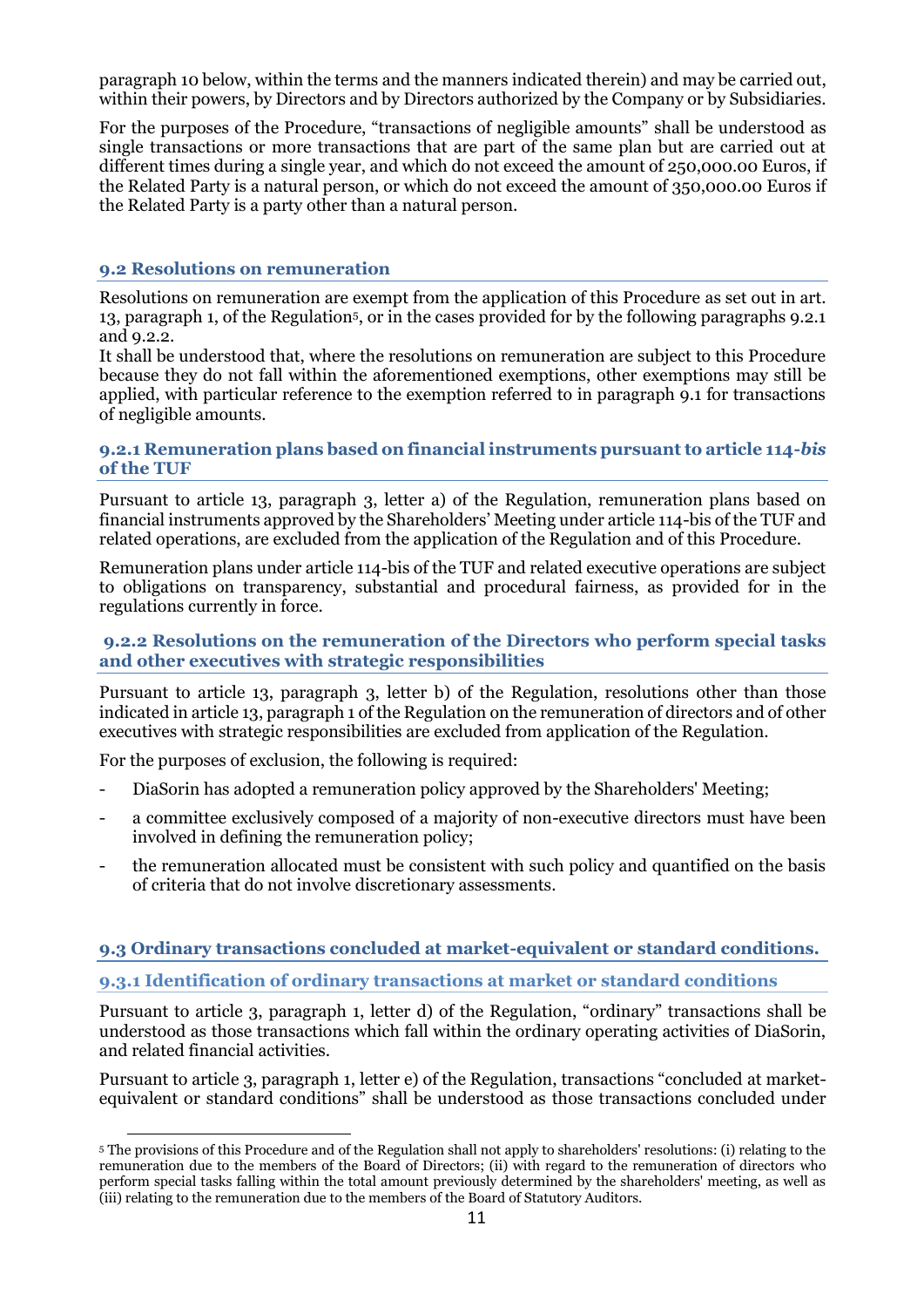conditions identical to those usually applied to unrelated parties for transactions of a corresponding type, scope and risk, or based on regulated tariffs or prices imposed on or applied by parties with whom the Company is legally obliged to contract at a fixed price.

The identification of "ordinary transactions" and those "concluded at market-equivalent or standard conditions" under this paragraph 9.3.1 is deferred to the assessment of the Corporate Legal Affairs Department (which, where deemed appropriate, may use the support of the Committee for Related-Party Transactions); the Corporate Legal Affairs Department reports in any case to the Committee for Related-Party Transactions as regards the outcome of the assessment carried out for the disclosure envisaged in paragraph 9.3.2 if the transaction is of greater importance or of the internal disclosure required by paragraph 10.1 if the transaction is of lesser importance.

With reference to "ordinary transactions" the identification is made by taking into account the guidelines contained in paragraph 3 of the Application Communication.

If the conditions of the transaction are defined as equivalent to market or standard conditions, the documentation prepared by the Corporate Legal Affairs Department (also pursuant to the obligations referred to in paragraph 4 above) and made available to the person in charge of resolving or approving the transaction, or to the Committee for Related-Party Transactions in the case of its involvement, shall contain objective elements of the above.

#### <span id="page-11-0"></span>**9.3.2 Applicable regulations**

Ordinary transactions that are concluded under market-equivalent or standard conditions are excluded from the application of the Regulation and of this Procedure, without prejudice to paragraph 9.3 of the Regulation and unless otherwise provided for by disclosure obligations set forth in paragraph 10, under the terms and the manners indicated therein.

The body responsible for resolving or approving the transaction shall be provided with all the necessary information, including documentation containing objective elements of market or standard conditions, at least three days prior to approval or execution of the transaction.

For each ordinary transaction subject to exemption, the Corporate Legal Affairs Department keeps evidence of the following elements in the Archive of Related-Party Transactions: ordinary nature of the transaction in relation to the object, occurrence and size of the transaction; nature of the relationship and type of counterparty; objective elements of market-equivalent or standard conditions.

Subject to article 17 of the MAR, if the transactions benefiting from an exemption under the terms of this paragraph are transactions of greater importance, pursuant to paragraph 10.2 below, the Company shall:

- communicate to Consob and to the Committee for Related-Party Transactions, within seven days from the approval of the transaction<sup>6</sup>, the counterparty, the object, the consideration thereof, as well as the reasons for which the transaction is deemed to be ordinary and concluded at market-equivalent or standard conditions (taking into account the information to be included in the Archive of Related-Party Transactions referred to above), providing objective evidence of the above. The Committee for Related-Party Transactions, pursuant to art. 4, paragraph 1, lett. e-bis), point *(ii)* of the Regulation, verifies without undue delay and in any case within seven working days from the communication, that the exemption conditions are correctly applied, as referred to in Article 13 of the Regulation, to "transactions of greater importance "(see paragraph 10.2) defined as "ordinary transactions" and, where deemed necessary or appropriate for the purposes of the verification within its competence, may address requests for information to the Corporate Legal Affairs Department which is required to promptly respond to such requests.

 $\overline{a}$ <sup>6</sup> That is, if the competent body decide to submit a contractual proposal, from the moment the contract, even preliminary, is concluded.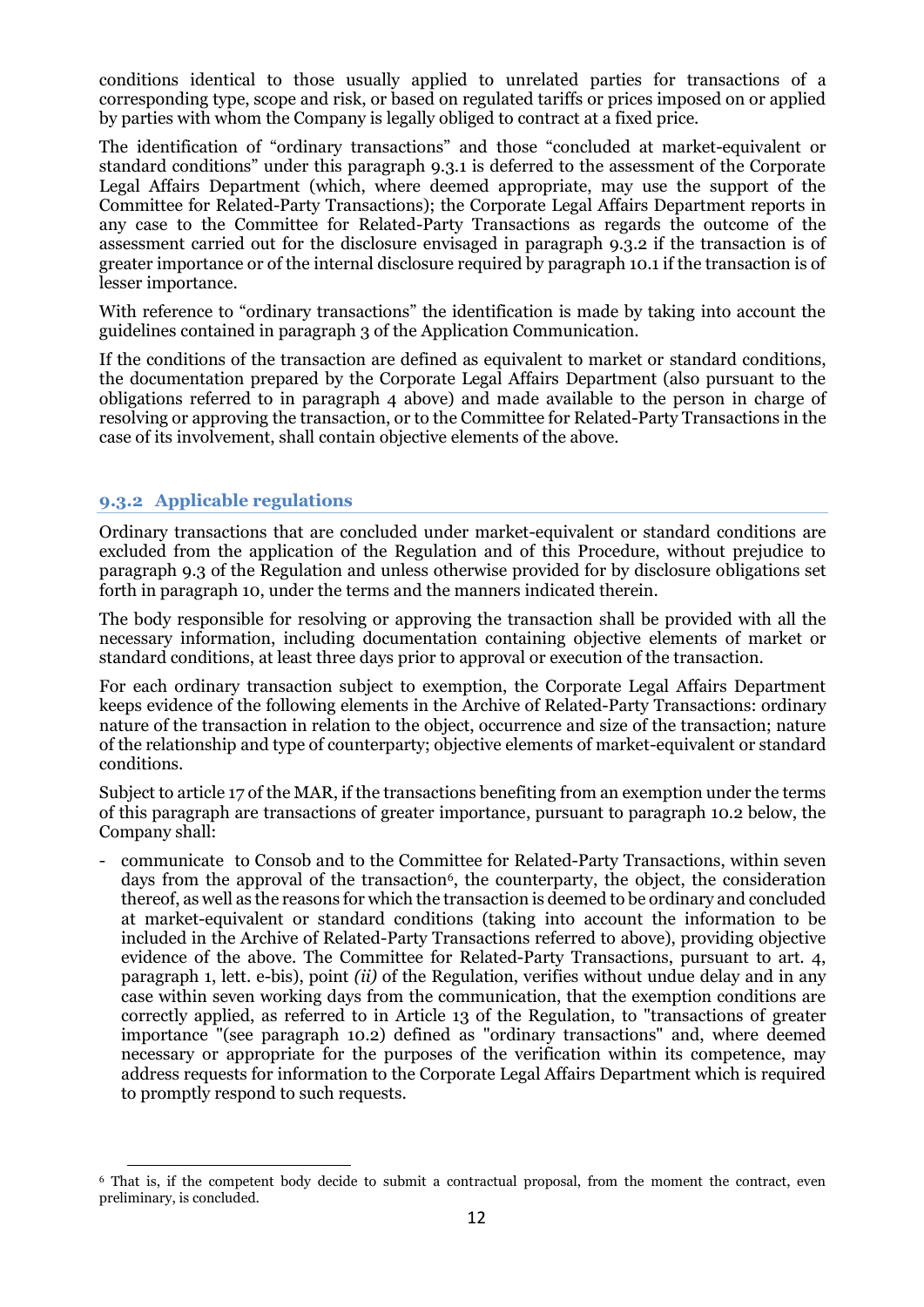### <span id="page-12-0"></span>**9.4 Transactions with and between Subsidiaries and/or associated companies**

Without prejudice to the provisions of this paragraph and without prejudice to the disclosure obligations set forth in paragraph 10 below, within the terms and in the manner indicated therein, transactions with or between Subsidiaries, including those subject to joint control, and transactions with associated companies7, are excluded from the application of any other provision of the Regulation, provided that in the subsidiaries or affiliate companies which are counterparties in the transaction there are no significant interests of other parties related to DiaSorin. <sup>7</sup>

The significance of interests in the subsidiaries or associated companies held by other related parties is submitted to the evaluation of the Committee for Related-Party Transactions with the support of the Internal Audit Function and the Head of the Corporate Legal Affairs Department, according to the general principles provided in the Application Communication. In any case the Committee for Related-Party Transactions reports the outcome of the evaluation to the Chief Executive Officer who, where deemed appropriate, may defer the evaluation to the Company's Board of Directors. The Committee for Related-Party Transactions with the support of the Internal Audit Function and the Head of the Corporate Legal Affairs Department takes into account, among other things, the existence of any shareholder relations between the subsidiaries/associated companies of DiaSorin and other parties related to DiaSorin, or any financial relations between the subsidiaries or associated companies on the one hand and other related parties of DiaSorin on the other.

As specified in the Regulation, interests deriving from the sharing, between the Company and its Subsidiaries or associated companies, of one or more directors or, if any, of other executives with strategic responsibilities are not considered significant interests. Conversely, significant interests exist if, in addition to the sharing of one or more directors or other executives with strategic responsibilities, those persons also benefit from incentive plans based on financial instruments (or other forms of variable remuneration) linked to the results achieved by Subsidiaries or associated companies with which the transaction is conducted (see paragraph 21 of the Application Communication).

# <span id="page-12-1"></span>**9.5 Transactions addressed to all shareholders on equal terms**

The provisions of this Procedure and of the Regulation do not apply to transactions approved by the Company and addressed to all shareholders on equal terms, including:

- a) rights issues also at the service of convertible bonds and free capital increase, as provided for by art. 2442 of the civil code;
- b) demerger transactions, either total or partial, with proportional share allocation criteria;
- c) the reduction of the share capital by reimbursement to the shareholders, as provided for by in art. 2445 of the civil code;
- d) purchases of treasury shares pursuant to art. 132 of the TUF.

# <span id="page-12-2"></span>**10. Disclosure on transactions with related parties**

# <span id="page-12-3"></span>**10.1 Internal disclosure on transactions with related parties**

DiaSorin's Delegated Bodies, with the support of the Corporate Legal Affairs Department and other company Functions of DiaSorin and/or with the support of the directors or competent Functions of the Subsidiaries provide internal disclosure in relation to related-party transactions, within the terms and in the manner indicated below:

#### **Disclosure on exemption cases**

 $\overline{a}$ <sup>7</sup>For the purposes of the exemption, the definitions of relevant subsidiaries and related companies are those contained in the Appendix to the Regulation.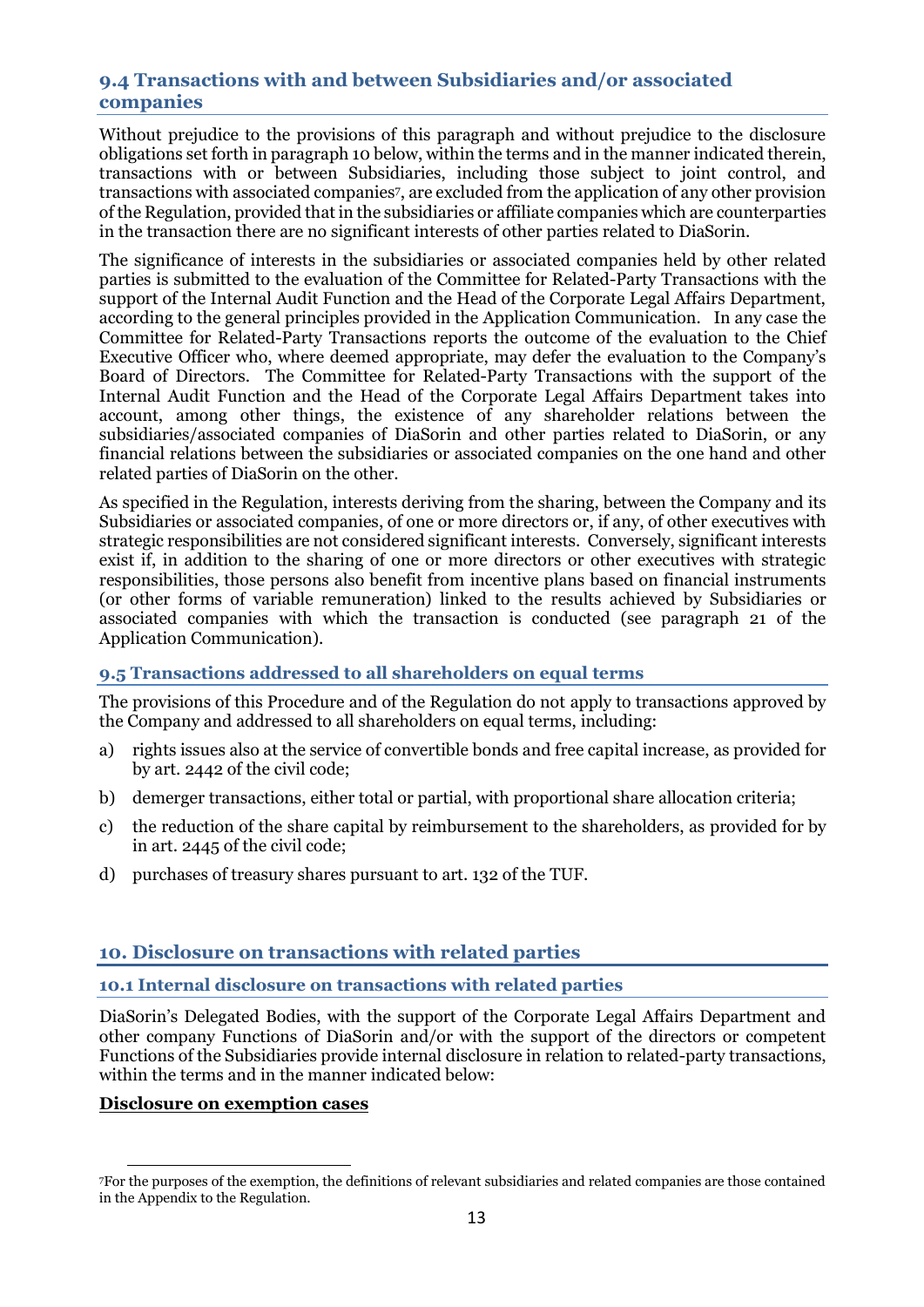- pursuant to and for the purposes of art. 4, paragraph 1, lett. *e-bis*), point (i) of the Regulation, the Committee for Related Party Transactions is provided with the disclosure on the application of the exemption cases referred to in paragraph 9 above, on an annual basis, by sending a report containing the information provided in paragraph 4 above and, in addition, with reference to ordinary transactions concluded at market-equivalent or standard conditions of lesser importance, the elements provided in paragraph 9.3.2 above, as well as, with reference to transactions with and between Subsidiaries and/or associated companies, any assessments made regarding the absence of significant interests as explained in paragraph 9.4 above; the information obligation referred to in paragraph 9.3.2 above with reference to ordinary transactions concluded at market-equivalent or standard conditions of greater importance remain applicable;
- the Board of Directors, the Committee for Related-Party Transactions and the Board of Statutory Auditors are provided, on an annual basis, with complete and detailed disclosure on the execution of transactions with related parties concluded in the reference period and subject to exemption pursuant to paragraph 9 of the Procedure.

### **Disclosure on the transactions to which the Procedure applies**

the Board of Directors, the Committee for Related-Party Transactions and the Board of Statutory Auditors are provided, on a quarterly basis, with complete and detailed disclosure on the execution of related-party transactions concluded in the reference period, including the transactions that constitute implementation of the framework resolutions referred to in paragraph 8 of the Procedure; this disclosure includes related-party transactions carried out through the Subsidiaries which have been subject to examination or approval by the Board of Directors of DiaSorin and for which DiaSorin's Committee for Related-Party Transactions provided its opinion;

# <span id="page-13-0"></span>**10.2 Public disclosure on related-party transactions of greater importance**

When the Company, also through its Subsidiaries, concludes transactions of greater importance, the Company draws up the informative report, according to the terms and manners under article 5 of the Regulation and in accordance with the contents illustrated in Annex 4 of the Regulation, to which reference is made.

"Transactions of greater importance" shall be understood as related-party transactions conducted by DiaSorin, directly or through Subsidiaries, in which:

- equivalent-value relevance ratio, that is the ratio between the transaction's value and DiaSorin's shareholders' equity or, if greater, the capitalization of DiaSorin at the end of the last trading day included in the period covered by the latest periodical accounting report published; or
- asset relevance ratio, that is the ratio between the total assets of the entity in the transaction and DiaSorin's total assets; or
- liability relevance ratio, that is the ratio between the total liabilities of the entity in the transaction and DiaSorin's total assets,

is higher than the 5% threshold described in Annex 3 to the Regulation and in the Application Communication to which reference is made.

It is material the overrun of at least one of the above thresholds in several transactions concluded during the same year with the same related party, or parties related either to the latter or to DiaSorin, which are identical or conducted as part of the same plan, and which, although not individually classified as transactions of greater importance, have a cumulative value which exceeds one of the above thresholds ("cumulative transactions").

#### <span id="page-13-1"></span>**10.3 Periodical disclosure**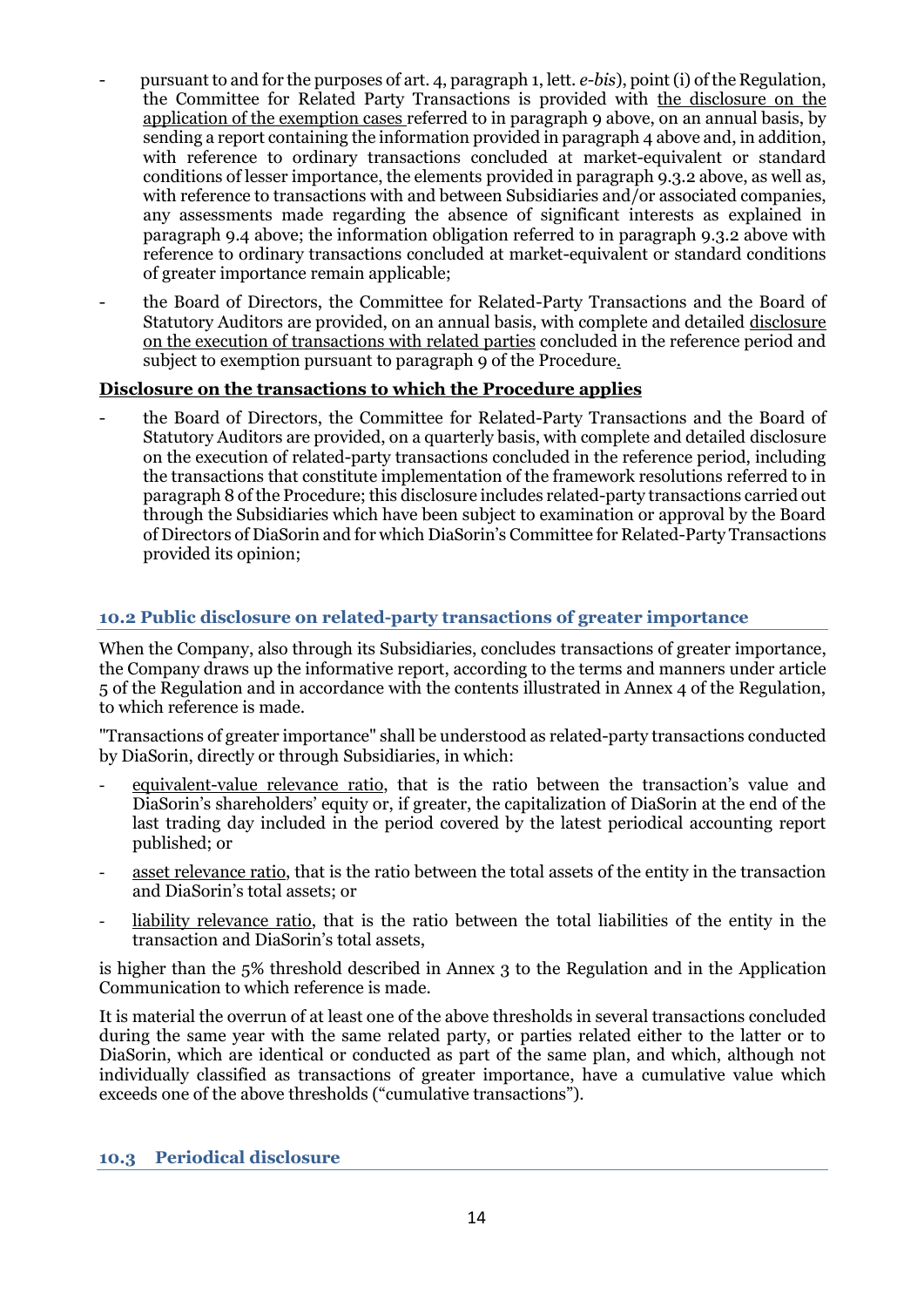In its interim and annual reports on operations, the Company releases information on the following:

- individual transactions identified as "of greater importance" and concluded during the reference period, also through Subsidiaries, pursuant to the above paragraph 10.2 and of the Annex 3 of the Regulation;
- any other individual related-party transactions carried out during the reference period, which may have significantly influenced the Company's financial situation or results;
- any change or development in related-party transactions described in the last annual report, which have had a significant effect on the financial situation or results of the Company during the reference period.

In its interim and annual report and within the framework of the information provided under this paragraph 10.3, the Company provides the transactions subject to disclosure that have been concluded while relying on the exemption pursuant to paragraph 9.3 (ordinary transactions concluded under market-equivalent or standard conditions).

#### <span id="page-14-0"></span>**10.4 Related-Party transactions and public disclosure pursuant to article 17 of the MAR**

If a related-party transaction, concluded also through Subsidiaries, is disclosed with the dissemination of a press release pursuant to art. 17 MAR, the document contains, in addition to the other information to be published pursuant to that rule, the information illustrated in art. 6 of the Regulation, namely:

- description of the transaction
- an indication that the counterparty to the transaction is a related party, and a description of the nature of relationship;
- the name or company name of the counterparty to the transaction;
- whether the transaction exceeds the relevance thresholds identified under paragraph 10.2 of this Procedure, and details of the possible publication of an information document under article 5 of the Regulation;
- the procedure that was or will be followed for the approval of the transaction and, in particular, whether the Company relied on a case of exclusion in accordance with paragraph 9 of this Procedure;
- any approval of the transaction granted despite the conflicting opinion of the Committee for Related-Party Transactions;

and information referred to in article I.A.2.6.8 of the Instructions to the Regulations of Markets organized and managed by Borsa Italiana S.p.A.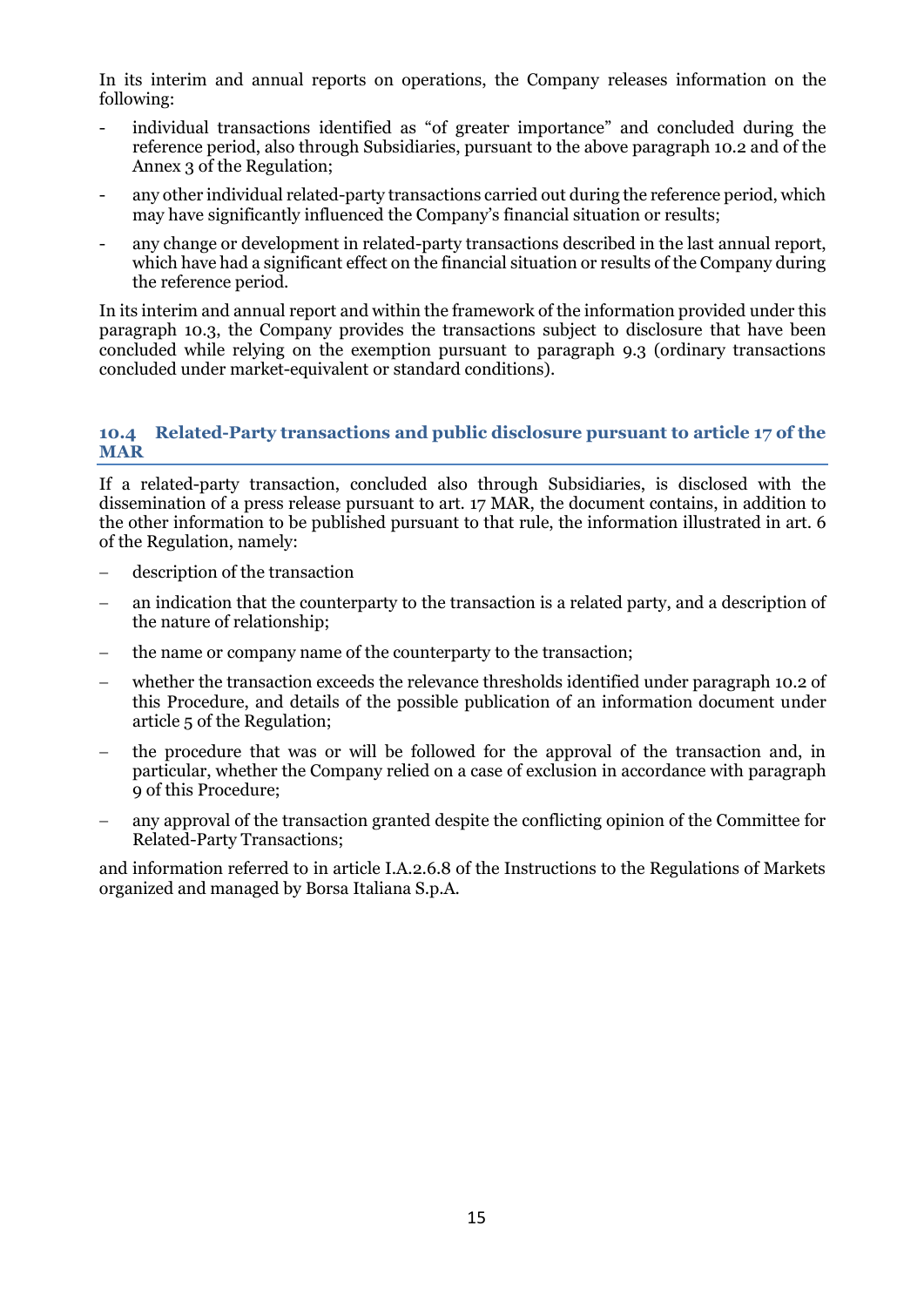#### **ANNEX I**

#### **Appendix**

#### DEFINITIONS OF RELATED PARTIES AND RELATED PARTY TRANSACTIONS AND FUNCTIONAL DEFINITIONS THEREOF ACCORDING TO INTERNATIONAL ACCOUNTING STANDARDS

1. Definitions of related parties and related-party transactions in accordance with international accounting standards

For the purposes of Article 3, paragraph 1, letter a) of this Regulation the following definitions contained in the international accounting standards shall apply:

### *Related parties*

A *related party* is a person or entity that is related to the entity that draws up the financial statements.

*(a)*A person or a close relative of that person is related to the reporting company if that person:

- *(i)* has control or joint control over the reporting company;
- *(ii)* has significant influence over the reporting company; or
- *(iii)* is one of the executives with strategic responsibilities of the reporting company or of one of its parent companies.

*(b)* An entity is related to a reporting company if any of the following conditions applies:

- *(i)* the entities and the reporting company are members of the same group (which means that each parent, subsidiary and fellow subsidiary is related to the others);
- *(ii)* one entity is an associate or joint venture of the other entity (or an associate or joint venture of a member of a group of which the other company is a member);
- *(iii)* both entities are joint venture of the same third party;
- *(iv)* one entity is a joint venture of a third company and the other entity is an associate of the third entity;
- *(v)* the entity is represented by a post-employment benefit plan for the benefit of employees of either the reporting entity or a company related to the reporting entity.
- *(vi)* the entity is controlled or jointly controlled by a person identified in point (a)
- *(vii)* a person identified in point *(a) (i)* has significant influence over the entity or is a member of the executives with strategic responsibilities of the entity (or of a parent of the entity) [IAS 24, paragraph 9].

In the definition of a related party, a related company includes the subsidiaries of the related company and a joint venture includes the subsidiaries of the joint venture. Therefore, for example, a subsidiary of a related company and the investor who has a significant influence on the related company are linked to each other [IAS 24, paragraph 12].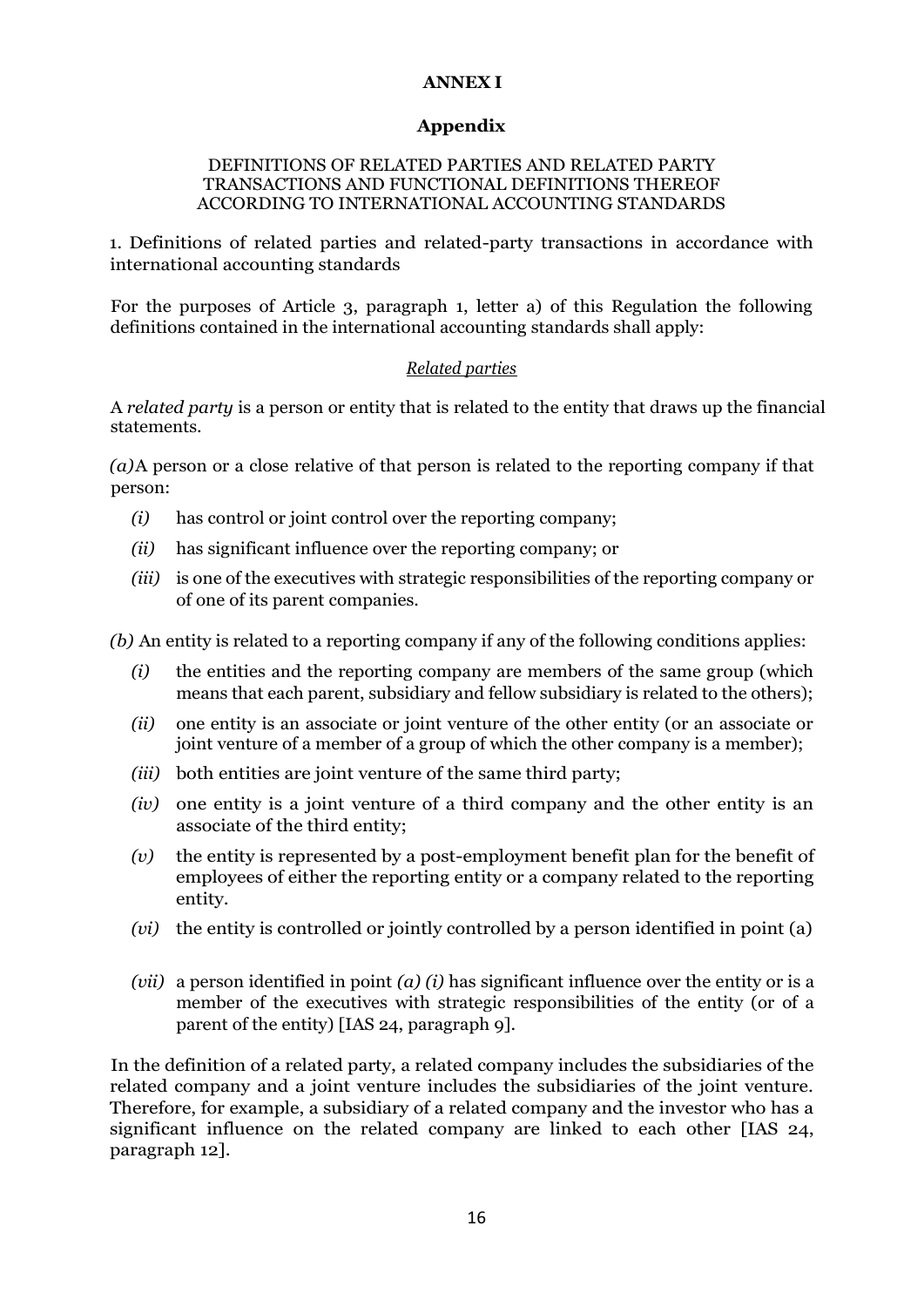# *Related-Party Transactions*

*A related party transaction* shall be understood as any transfer of resources, services or obligations between a company and a related party, regardless of whether for valuable consideration *[IAS 24, paragraph 9] <sup>8</sup>*

2. Functional definitions of "related parties" and "related-party transactions " according to international accounting standards

The terms 'control', 'joint control' and 'significant influence' are defined in IFRS 10, IFRS 11 (Joint Arrangements) and IAS 28 (Investments in Associates and Joint Ventures) and are used with the meanings specified in those IFRSs [IAS 24, paragraph 9].<sup>8</sup>

#### *Executives with strategic responsibilities*

*Executives with strategic responsibilities* are those persons having authority and responsibility, directly or indirectly, for planning, directing and controlling the activities of the entity, including directors (whether executive or otherwise) of that entity [IAS 24, paragraph 9].

#### *Close relatives*

*Close relatives of an individual* are those family members who may be expected to influence or be influenced by, that individual in their dealings with the company, including:

- (a) children and spouse or partner of that person;
- (b) the children of that person's spouse or partner;
- (c) dependent of that person or of the spouse or of the partner [IAS 24, paragraph 9].
- 3. Principles of interpretation of the definitions

3.1 In considering each possible related party relationship, attention is directed to the substance of the relationship and not merely to its legal form [IAS 24, paragraph 10].

3.2 The interpretation of the definitions above is accomplished by referring to the set of international accounting standards adopted by the procedure laid down in Article 6 of Regulation (EC) No. 1606/2002.

**.** 

<sup>8</sup>These operations include:

<sup>-</sup> mergers, demergers by incorporation or division in a strictly non-proportional sense, where carried out with related parties;

<sup>-</sup> decisions on the allocation of remuneration and economic benefits, in any form, to the members of the administrative and supervisory bodies and to executives with strategic responsibilities.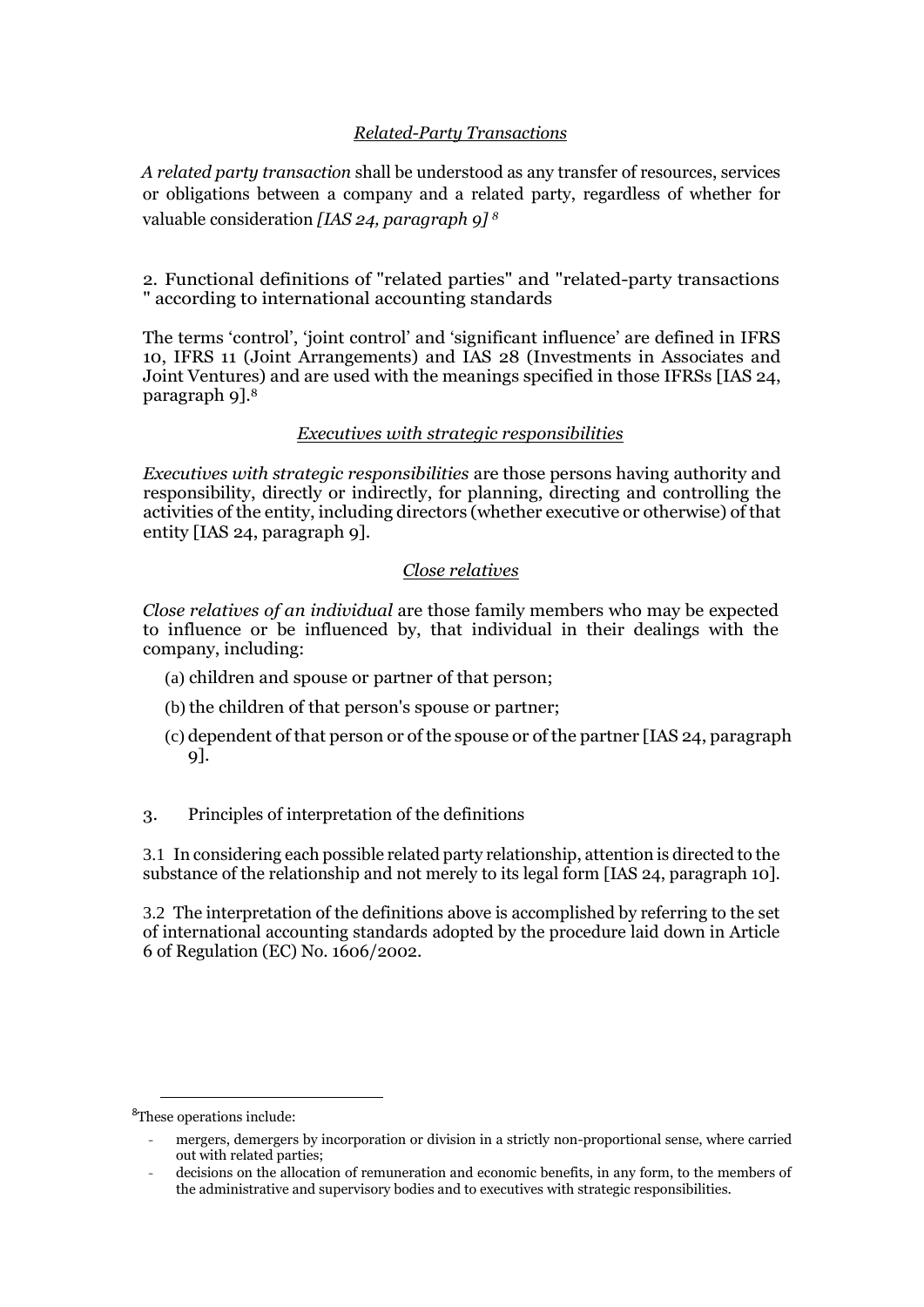# **ANNEX II**

# **"QUESTIONNAIRE" FORM**

concerning the procedure for related-party transactions of DiaSorin S.p.A.

# **Personal data and submission date of the questionnaire**

| <b>First and Last name</b>                     |  |
|------------------------------------------------|--|
| Date and place of<br>birth                     |  |
| <b>Home address</b>                            |  |
| <b>Tax Code</b>                                |  |
| Post                                           |  |
| <b>Submission date of</b><br>the Questionnaire |  |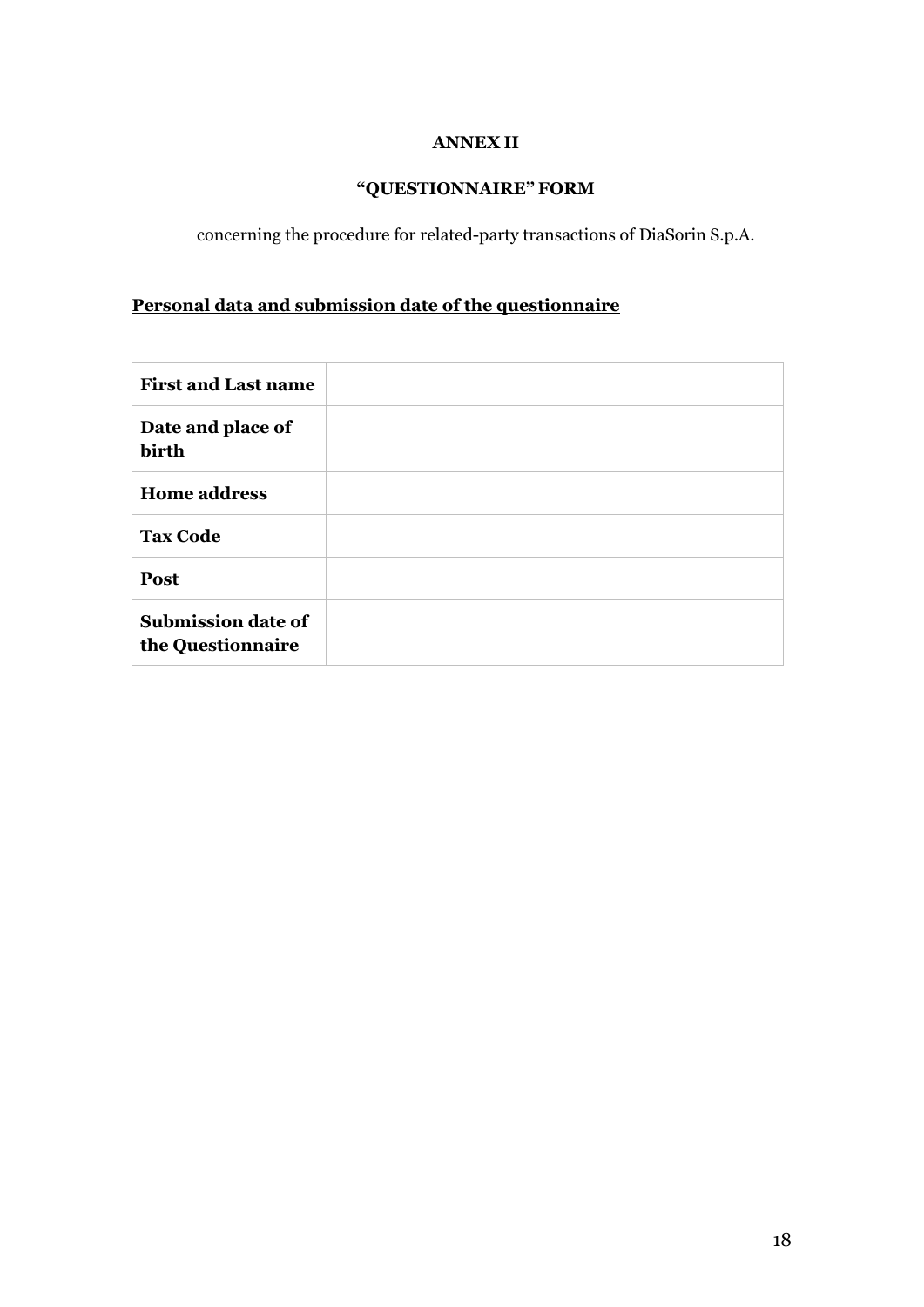# *1. - Close relatives [IAS 24, paragraph 9]*

*Identification of Related Parties of DiaSorin S.p.A. in accordance with the international accounting standards in force on the date of this questionnaire form, adopted in accordance with the procedure laid down in Article 6 of Regulation (EC) No 1600/2002.*

# **1) Spouse or partner<sup>9</sup>**

| <b>Personal details</b> | <b>Address</b> | <b>Tax Code</b> |
|-------------------------|----------------|-----------------|
|                         |                |                 |

#### **2) Children**

| <b>Personal details</b> | <b>Address</b> | <b>Tax Code</b> |
|-------------------------|----------------|-----------------|
|                         |                |                 |

### **3) Dependents**

| <b>Personal details</b> | <b>Address</b> | <b>Tax Code</b> |
|-------------------------|----------------|-----------------|
|                         |                |                 |

# **4) Spouse's or partner's children**

| <b>Personal details</b> | <b>Address</b> | <b>Tax Code</b> |
|-------------------------|----------------|-----------------|
|                         |                |                 |

### **5) Spouse's or partner's dependents**

| <b>Personal details</b> | <b>Address</b> | <b>Tax Code</b> |
|-------------------------|----------------|-----------------|
|                         |                |                 |

 $\overline{a}$ 9Including separated spouses.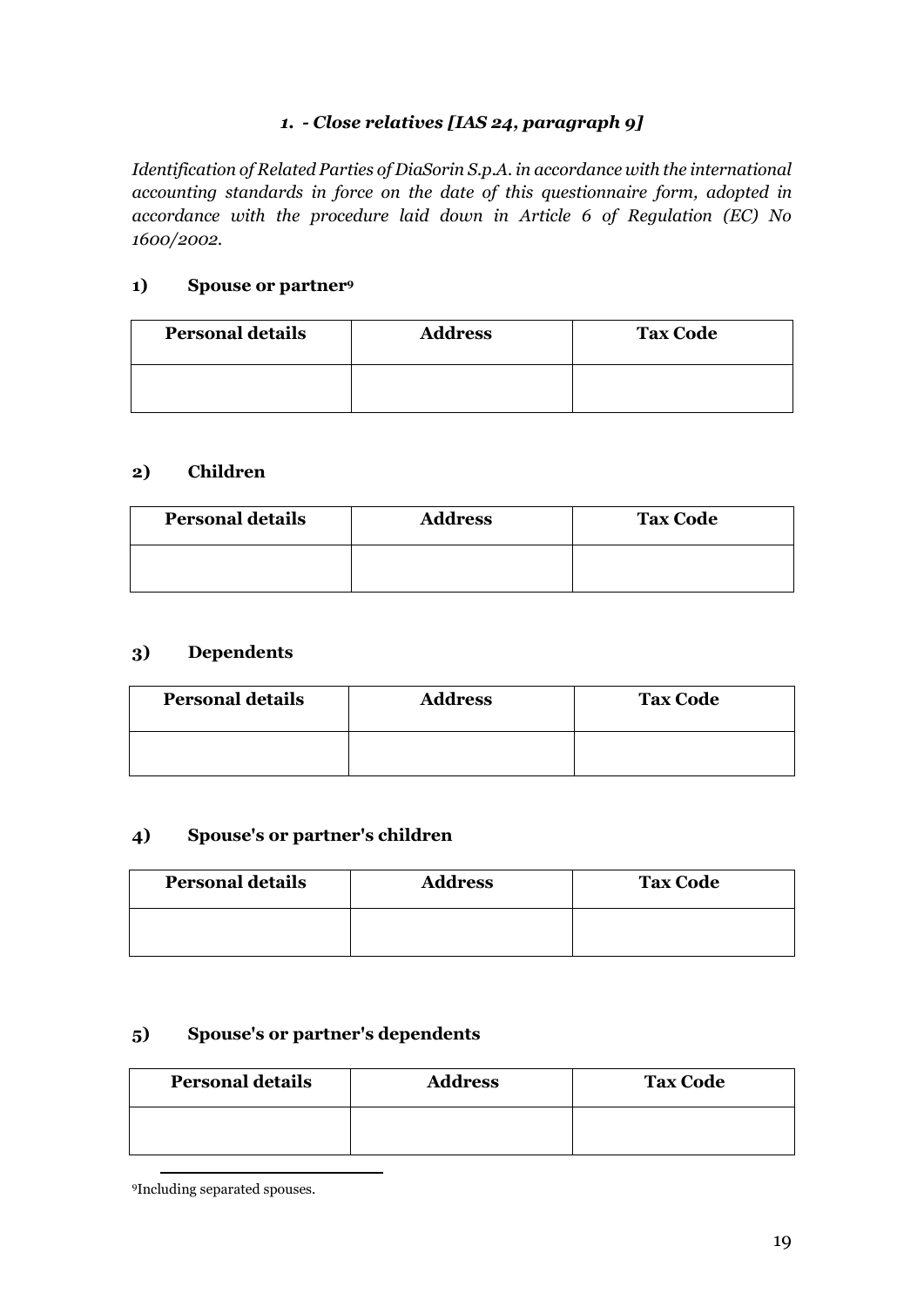# **6) Other close relatives who may be expected to influence you or be influenced by you in their dealings with DiaSorin S.p.A.**

| <b>Personal details</b> | <b>Address</b> | <b>Tax Code</b> |
|-------------------------|----------------|-----------------|
|                         |                |                 |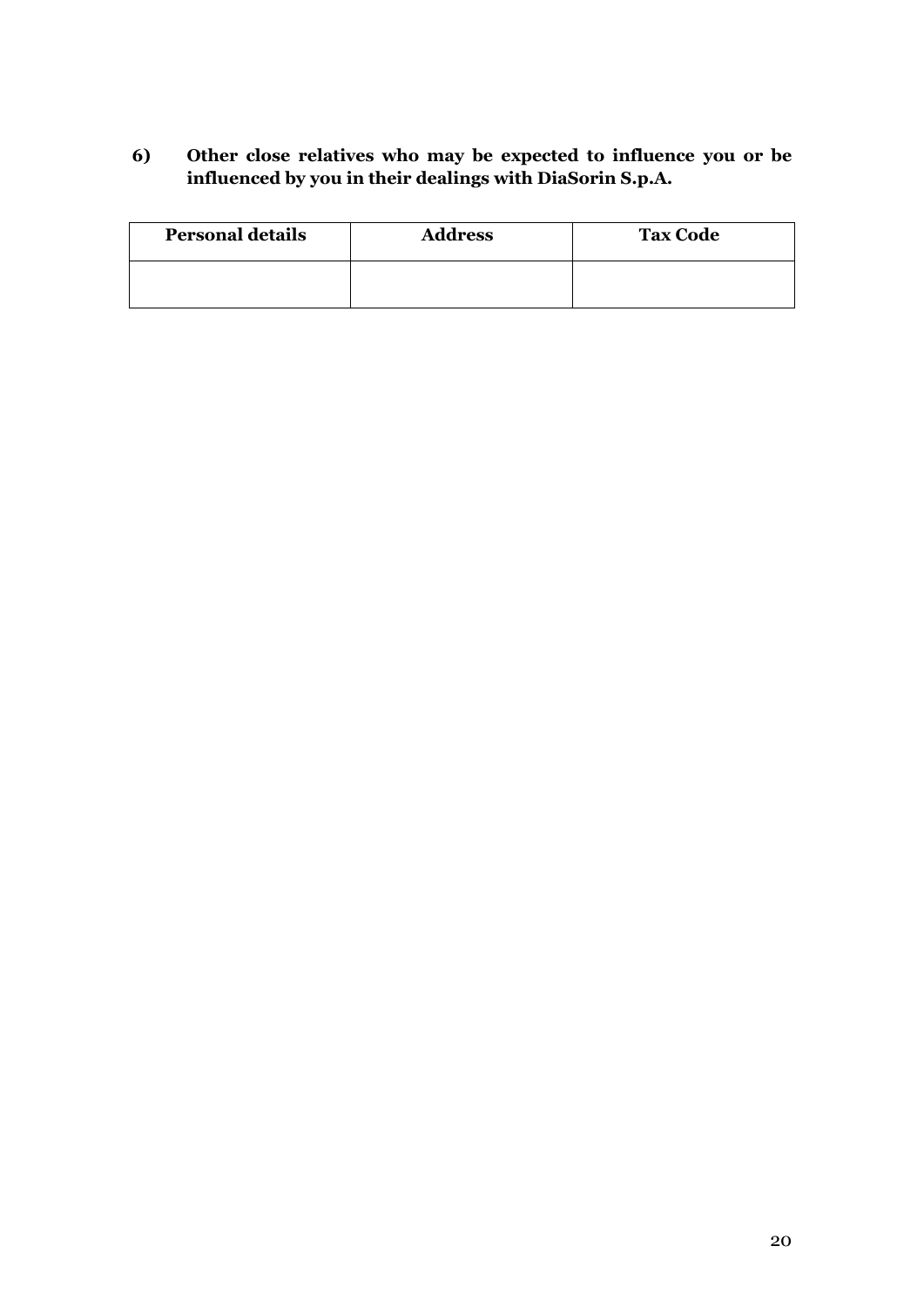# *2.A – Mediated Relations [IAS 24, paragraph 9]*

*Identification of DiaSorin S.p.A Related Parties in accordance with the international accounting standards in force on the date of this questionnaire form, adopted in accordance with the procedure laid down in Article 6 of Regulation (EC) No. 1606/2002.*

**Are there any Italian or foreign companies in which you exercise, directly or indirectly 1)** *control* **(1) or** *joint control* **(2), 2)** *a significant influence* **(3), or 3) any Italian or foreign companies in which you hold, directly or indirectly, a significant share of not less than 20% of the voting rights?** 

YES <u>not</u> NO

| × |  |
|---|--|
|   |  |

If "**YES**", please fill in the following table:

| Name of entity | <b>Registered office</b> | Tax Code/VAT<br>number | <b>Nature of</b><br>relationship* |
|----------------|--------------------------|------------------------|-----------------------------------|
|                |                          |                        |                                   |

- \* In the box "**Nature of relationship**", please specify the nature of relationship by indicating:
	- **1** for *control* or *joint control*;
	- **2** for *significant influence*;
	- **3** if you hold, directly or indirectly, a significant share of not less than 20% of the voting rights in an Italian or foreign company.

# *2.B – Mediated Relations*

*Identification of DiaSorin S.p.A Related Parties in accordance with the international accounting standards in force on the date of this questionnaire form, adopted in accordance with the procedure laid down in Article 6 of Regulation (EC) No. 1606/2002.*

Fill in if you answer yes to question " $1 -$  close relatives"

**Are there any Italian or foreign companies in which your close relatives exercise, directly or indirectly 1)** *control* **(1) or** *joint control* **(2), 2) a significant influence (3), or 3) any Italian or foreign companies in which your close relatives hold, directly or indirectly, a significant share of not less than 20% of the voting rights?** 

| <b>VFC</b><br>$\cdot$ |  | $\overline{ }$<br>Ÿ<br>- |  |
|-----------------------|--|--------------------------|--|
|                       |  |                          |  |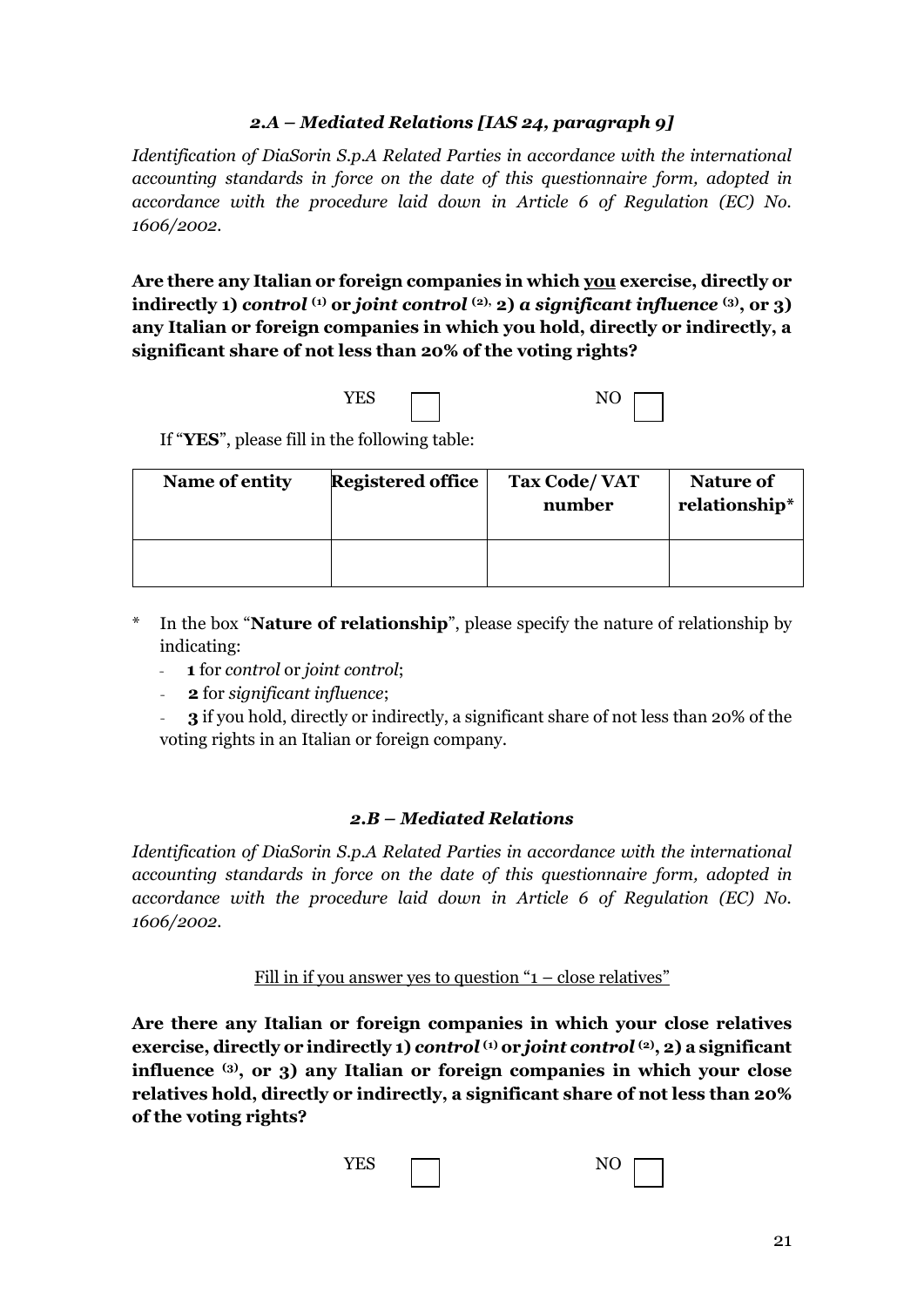If "**YES**", please complete the following table:

# **Name and surname of the close relative\*\*:**

**\_\_\_\_\_\_\_\_\_\_\_\_\_\_\_\_\_\_\_\_\_\_\_\_\_\_\_\_\_\_\_\_\_\_\_\_\_\_\_\_\_\_**

| Name of entity | Registered office | Tax Code/<br>VAT number | Nature of<br>relationship* |
|----------------|-------------------|-------------------------|----------------------------|
|                |                   |                         |                            |

- \* In the box "**Nature of relationship**", please specify the nature of relationship by indicating:
	- **1** for *control* or *joint control*;
	- **2** for *significant influence*;

- **3** if your close relative holds, directly or indirectly, a significant share of not less than 20% of the voting rights in an Italian or foreign company.

- \*\* If your *close relatives* are in the situation described in (2.b) please reproduce the table for each close relative.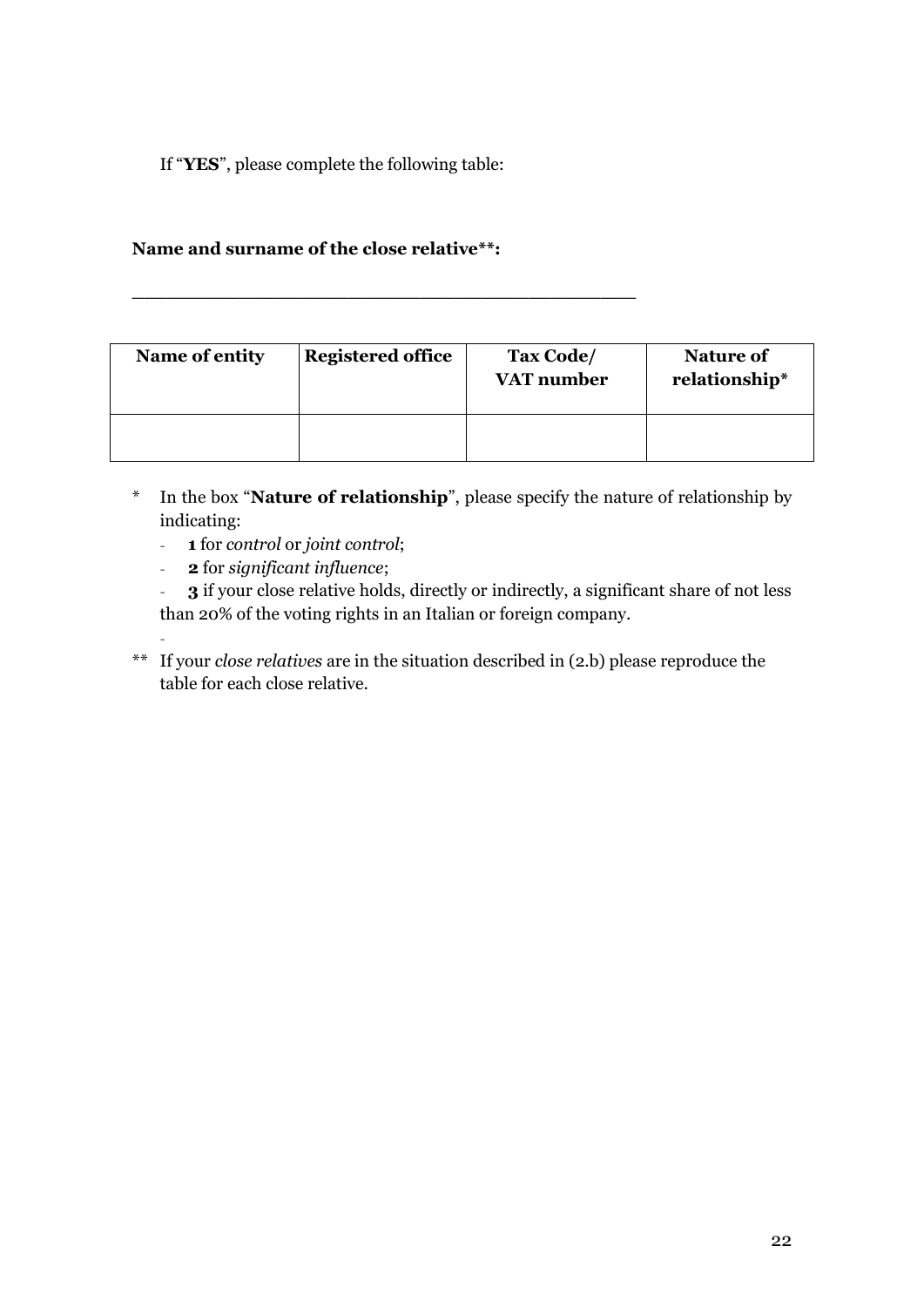#### **NOTES**

The definitions of "control", "joint control" and "significant influence" in accordance with the international accounting standards in force on the date of this questionnaire form, adopted in accordance with the procedure laid down in Article 6 of Regulation (EC) No 1606/2002, are provided below.

### **Note 1 – Definition of Control (IFRS 10, paragraph 6).**

"*An investor controls an investee when it is exposed, or has rights, to variable returns from its involvement with the investee and has the ability to affect those returns through its power over the investee.*

*Thus, an investor controls an investee if and only if the investor has all the following:*

*(a) power over the investee (see paragraphs 10–14 of the IFRS 10);*

*(b) exposure, or rights, to variable returns from its involvement with*

*the investee (see paragraphs 15 and 16 of the IFRS 10); and*

*(c) the ability to use its power over the investee to affect the amount of the investor's returns (see paragraphs 17 and 18 of the IFRS 10)."*

# **Note 2 – Definition of joint control (IFRS 11, paragraph 7).**

*"Joint control is the contractually agreed sharing of control of an arrangement, which exists only when decisions about the relevant activities require the unanimous consent of the parties sharing control.".*

# **Note 3 – Definition of significant influence (IAS 28, definitions, paragraphs 5 and 6).**

*"Significant influence is the power to participate in the financial and operating policy decisions of the investee but is not control or joint control of those policies.*

*If an entity holds, directly or indirectly (e.g. through subsidiaries), 20 per cent or more of the voting power of the investee, it is presumed that the entity has significant influence, unless it can be clearly demonstrated that this is not the case. Conversely, if the entity holds, directly or indirectly (e.g. through subsidiaries), less than 20 per cent of the voting power of the investee, it is presumed that the entity does not have significant influence, unless such influence can be clearly demonstrated. A substantial or majority ownership by another investor does not necessarily preclude an entity from having significant influence.*

*The existence of significant influence by an entity is usually evidenced in one or more of the following ways:*

*(a) representation on the board of directors or equivalent governing body*

*of the investee;*

*(b) participation in policy-making processes, including participation in*